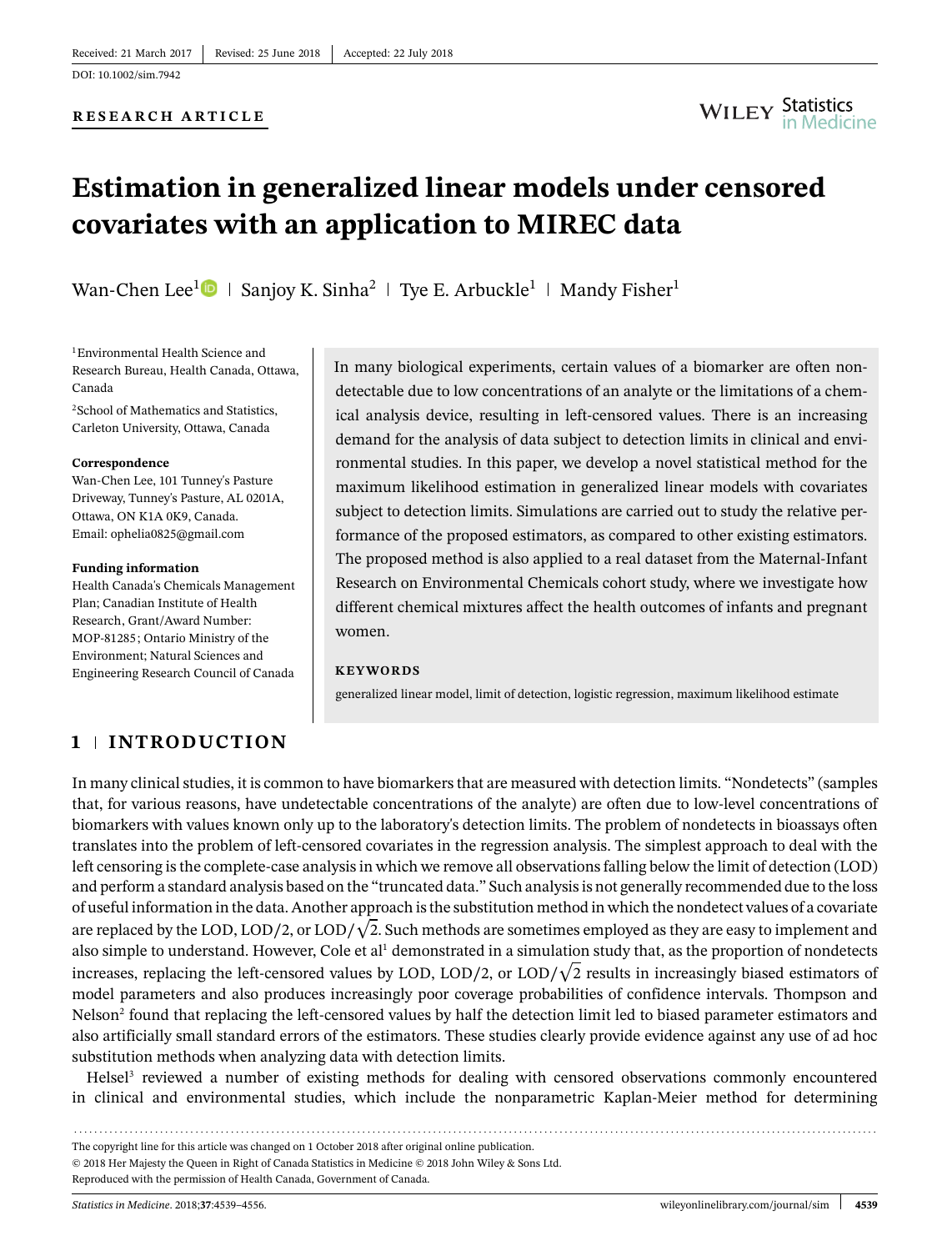## **4540 WILEY-Statistics** LEE ET AL.

descriptive statistics and regression on order statistics for imputing the nondetects. Analysis of data subject to detection limits has been extensively studied in the literature in recent years (eg, other works $4-13$ ). Helsel $4$  reviewed existing statistical methods for dealing with nondetects in environmental data. Herring<sup>5</sup> proposed a nonparametric Bayesian approach for model selection and for handling truncation of exposures to complex chemical mixtures and health outcomes at limits of detection in the framework of a complex hierarchical model. May et al<sup>6</sup> proposed a Monte Carlo version of the expectation-maximization algorithm to handle a large number of left-censored predictors in generalized linear models, which required intensive computation. Satter et al<sup>7</sup> discussed a likelihood method for estimation and inference with a parametric proportional hazards model, where specific values of some biomarkers are left censored due to detection limits. Satter et al<sup>8</sup> proposed a flexible semiparametric approach for estimation in frailty models with left-censored covariates. Bernhardt et al<sup>9</sup> developed a multiple imputation approach for analyzing data with multiple predictors subject to detection limits in the context of generalized linear models.

In the setting of linear regression models, substitution methods have also been used for cases when a single covariate is subject to a detection limit. Richardson and Ciampi<sup>14</sup> considered replacing left-censored values of a covariate by the conditional expected value of the censored covariate given all observed values of the covariates. This method requires specification of the underlying covariate distribution, which, in practice, may not be known with certainty. Schisterman et al<sup>15</sup> considered an unknown covariate distribution and proposed substituting the average of all observed values of the left-censored covariate in the regression model, which was shown to provide unbiased estimates of the model parameters. To deal with left-censored covariates, the maximum likelihood method is often used, which also requires specification of the covariate distribution. Nie et  $al^{16}$  compared these methods with the aforementioned substitution methods, when a single covariate is subject to an LOD, where the maximum likelihood method appeared to perform the best when the covariate distribution was known. The study concludes that the maximum likelihood method achieves unbiased and efficient estimates of regression parameters under a known covariate distribution of a left-censored covariate.

This research was motivated by an epidemiologic study, referred to as the Maternal-Infant Research on Environmental Chemicals (MIREC) study[,17](#page-14-13) which is a large cohort study of pregnant women and their newborns in Canada. The study was established to obtain biomonitoring data on pregnant women and infants to examine potential adverse effects of prenatal exposure to environmental chemicals on pregnancy and infant health. Pregnancy and infant health outcomes are usually dichotomous and a common feature of the exposure data on the chemical mixtures is that a large proportion of the data are truncated at the detection limits. There were 81 available chemicals in the MIREC dataset. Since not every chemical is highly linearly correlated to other chemicals, the multiple imputation approach is not applicable in this case. To investigate the effects of exposures to chemical mixtures on health outcomes, we developed a likelihood approach in the framework of generalized linear models by addressing the issue of nondetects. The fundamental idea of our proposed method is to take into account all possible values below LOD. Specifically, when studying the effects of covariates with nondetects, we incorporated a weight function into the observed data likelihood function, where the weights are obtained from a multivariate distribution of the indicators of nondetects. The analysis of the MIREC data is discussed further in the Application section.

The paper is organized as follows. Section 2 introduces the model and notation and discusses the proposed maximum likelihood approach for estimation in generalized linear models with covariates subject to detection limits. Section 3 presents an illustrative example to describe the computational issues of the proposed maximum likelihood method using a simple logistic regression model. Section 4 studies the performance of the proposed estimators based on a series of Monte Carlo simulations, where the empirical biases and mean squared errors (MSEs) of the regression estimators are presented for scenarios where the response and left-censored covariates are assumed to follow different known distributions including Bernoulli and Gaussian distributions for discrete and continuous outcomes, and Gaussian and gamma distributions for left-censored covariates. Empirical results for the nuisance parameters are shown in the Appendix. Section 5 presents an application of the proposed method using the MIREC data introduced earlier. Section 6 concludes the paper with some discussions.

### **2 MODEL, NOTATION, AND METHOD**

#### **2.1 Complete data**

Suppose the elements of the observed response vector  $y = (y_1, \dots, y_n)'$  are independent and follow a distribution in the exponential family<sup>18</sup>

<span id="page-1-0"></span>
$$
f_{y_i|x_i}(y_i|\mathbf{x}_i,\boldsymbol{\beta},\boldsymbol{\phi}) = \exp\left\{\frac{y_i\theta_i - b(\theta_i)}{a(\boldsymbol{\phi})} + c(y_i,\boldsymbol{\phi})\right\},\tag{1}
$$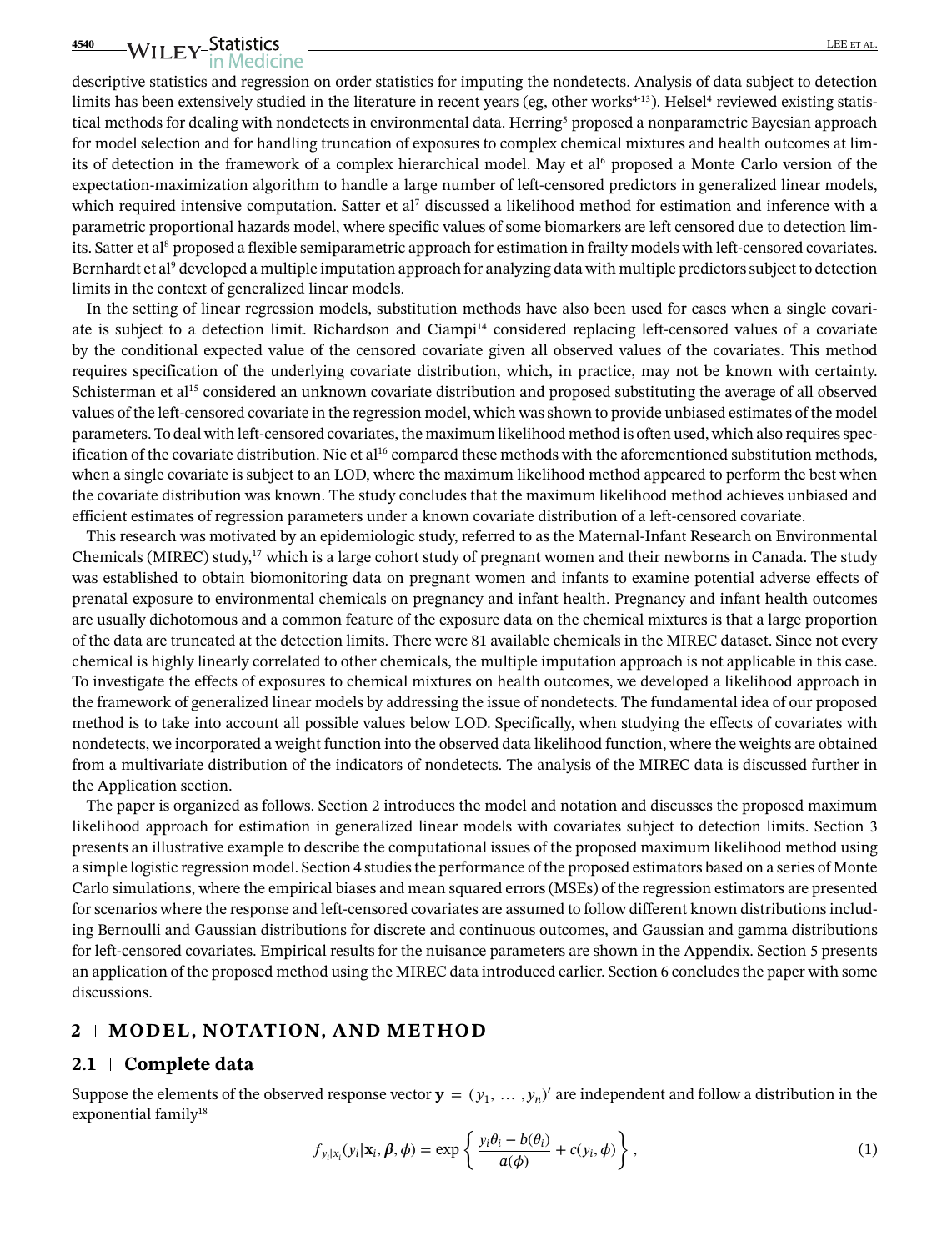## for some functions *a*, *b*, and *c*, where the canonical parameter  $\theta_i = \mathbf{x}'_i \boldsymbol{\beta}$ , with  $\mathbf{x}'_i$  being the *i*th row of the design matrix **X** for the fixed effects, which may contain 1 to incorporate an intercept term. The log-likelihood function for [\(1\)](#page-1-0) is obtained as

$$
l(\boldsymbol{\beta}, \boldsymbol{\phi} | \mathbf{y}, \mathbf{X}) = \sum_{i=1}^{n} \left\{ \frac{y_i \theta_i - b(\theta_i)}{a(\boldsymbol{\phi})} + c(y_i, \boldsymbol{\phi}) \right\}.
$$
 (2)

<span id="page-2-1"></span>In many practical situations including binary and Poisson regression models, the dispersion parameter  $\phi$  is fixed at unity. Therefore, we choose  $\phi = 1$ , for simplicity. In some situations, however, it may be necessary to estimate  $\phi$  as a dispersion parameter of the marginal distribution of the response vector **y**. From [\(2\)](#page-2-0), the maximum likelihood estimating equation for  $\beta$  is given by

<span id="page-2-0"></span>
$$
\sum_{i=1}^{n} \{y_i - \mu_i(\beta, \mathbf{x}_i)\} \mathbf{x}_i = \mathbf{0},
$$
\n(3)

where  $\mu_i(\beta, \mathbf{x}_i)$  is the *i*th mean response,  $\mu_i(\beta, \mathbf{x}_i) = E(y_i|\mathbf{x}_i, \beta) = b'(\theta_i)$ . Equation [\(3\)](#page-2-1) can be solved numerically using an iterative method, such as the iteratively reweighted least squares method, given by

$$
\hat{\boldsymbol{\beta}}^{(k+1)} = \left\{ \mathbf{X}' \mathbf{W} \left( \hat{\boldsymbol{\beta}}^{(k)} \right) \mathbf{X} \right\}^{-1} \mathbf{X}' \mathbf{W} \left( \hat{\boldsymbol{\beta}}^{(k)} \right) \mathbf{z} \left( \hat{\boldsymbol{\beta}}^{(k)} \right), \tag{4}
$$

for  $k = 0, 1, 2, \ldots$ , where  $\mathbf{W}(\boldsymbol{\beta})$  is an  $n \times n$  diagonal matrix with its *i*th diagonal element  $w_i = \text{var}(y_i)$  and  $\mathbf{z}(\boldsymbol{\beta}) =$  $(z_1, ..., z_n)'$  is a vector of "pseudo-observations" with its *i*th element  $z_i = \theta_i + (y_i - \mu_i) / \text{var}(y_i)$ . An approximate variance of the maximum likelihood estimator  $\hat{\beta}$  may be obtained as

$$
var(\hat{\boldsymbol{\beta}}) = \left\{ \mathbf{X}' \mathbf{W}(\hat{\boldsymbol{\beta}}) \mathbf{X} \right\}^{-1}.
$$

The estimator  $\hat{\beta}$  has an asymptotic normal distribution with mean  $\beta$  and variance var( $\hat{\beta}$ ). In the next section, we consider the fact that some covarites are measured with the LOD resulting in left-censored values. We address this issue of left-censoring when finding the maximum likelihood estimators of the model parameters.

### **2.2 Estimation with left-censored covariates**

Let  $\{(y_i, x_i); i = 1, \ldots, n\}$  denote the data that would occur in the absence of censored values. To denote the censoring status, consider a vector of indicator variables  $v_i = (v_{i1}, \dots, v_{ip})'$  whose *j*th element  $v_{ij}$  is 1 if the corresponding value of the covariate  $x_{ij}$  is observed (ie, if  $x_{ij} \ge c_j$ ) and  $v_{ij}$  is 0 if  $x_{ij}$  is left censored (ie, if  $x_{ij} \le c_j$ ), where  $c_j$ 's are known constants. We assume that the marginal distribution of the *j*th binary indicator, ie,  $v_{ij}$ , is Bernoulli with "success" probability  $\pi_{ij}$  =  $P(v_{ij} = 1) = P(x_{ij} \ge c_j)$ . To define the joint distribution of the *p* binary indicators  $(v_{i1}, \ldots, v_{ip})$ , we consider a Bahadur type multivariate binary distribution.<sup>19</sup> For example, when  $p = 3$ , the Bahadur multivariate density of  $v_i = (v_{i1}, v_{i2}, v_{i3})'$ has the form

$$
f_{\nu_i}(\mathbf{v}_i|\boldsymbol{\tau}) = \left\{ \prod_{j=1}^3 \pi_{ij}^{\nu_{ij}} (1 - \pi_{ij})^{(1 - \nu_{ij})} \right\} \{1 + \rho_{12} z_{i1} z_{i2} + \rho_{13} z_{i1} z_{i3} + \rho_{23} z_{i2} z_{i3} + \rho_{123} z_{i1} z_{i2} z_{i3} \},
$$
\n(5)

where

$$
z_{ij} = \frac{v_{ij} - \pi_{ij}}{\sqrt{\pi_{ij}(1 - \pi_{ij})}},
$$
  
\n
$$
\rho_{jk} = \text{corr}(v_{ij}, v_{ik}) = \frac{E\left\{(v_{ij} - \pi_{ij})(v_{ik} - \pi_{ik})\right\}}{\sqrt{\pi_{ij}(1 - \pi_{ij})\pi_{ik}(1 - \pi_{ik})}},
$$
  
\n
$$
\rho_{123} = \frac{E\{(v_{i1} - \pi_{i1})(v_{i2} - \pi_{i2})(v_{i3} - \pi_{i3})\}}{\sqrt{\pi_{i1}(1 - \pi_{i1})\pi_{i2}(1 - \pi_{i2})\pi_{i3}(1 - \pi_{i3})}},
$$

for  $j, k = 1, 2, 3$ . Let  $\mathbf{x}_{obs,i}$  denote the observed values and  $\mathbf{x}_{lod,i}$  the left-censored values of  $\mathbf{x}_i$ . Assuming arbitrary, nonmonotone patterns of censoring for  $\mathbf{x}_i$ , some permutation of the indices of  $\mathbf{x}_i$  may be written as  $\mathbf{x}_i = (\mathbf{x}_{obs,i}, \mathbf{x}_{lod,i})$ , where  $\mathbf{x}_{\text{lod},i}$  is a  $p_i \times 1$  vector of left-censored values of  $\mathbf{x}_i$ . The vector of covariates  $\mathbf{x}_i$  is assumed to follow a density function  $f_{x_i}(\mathbf{x}_i|\boldsymbol{\alpha})$ , depending on parameters  $\boldsymbol{\alpha}$ . Our focus is on the regression parameters  $\boldsymbol{\beta}$ , with  $\boldsymbol{\alpha}$  and  $\boldsymbol{\tau}$  being viewed as nuisance parameters.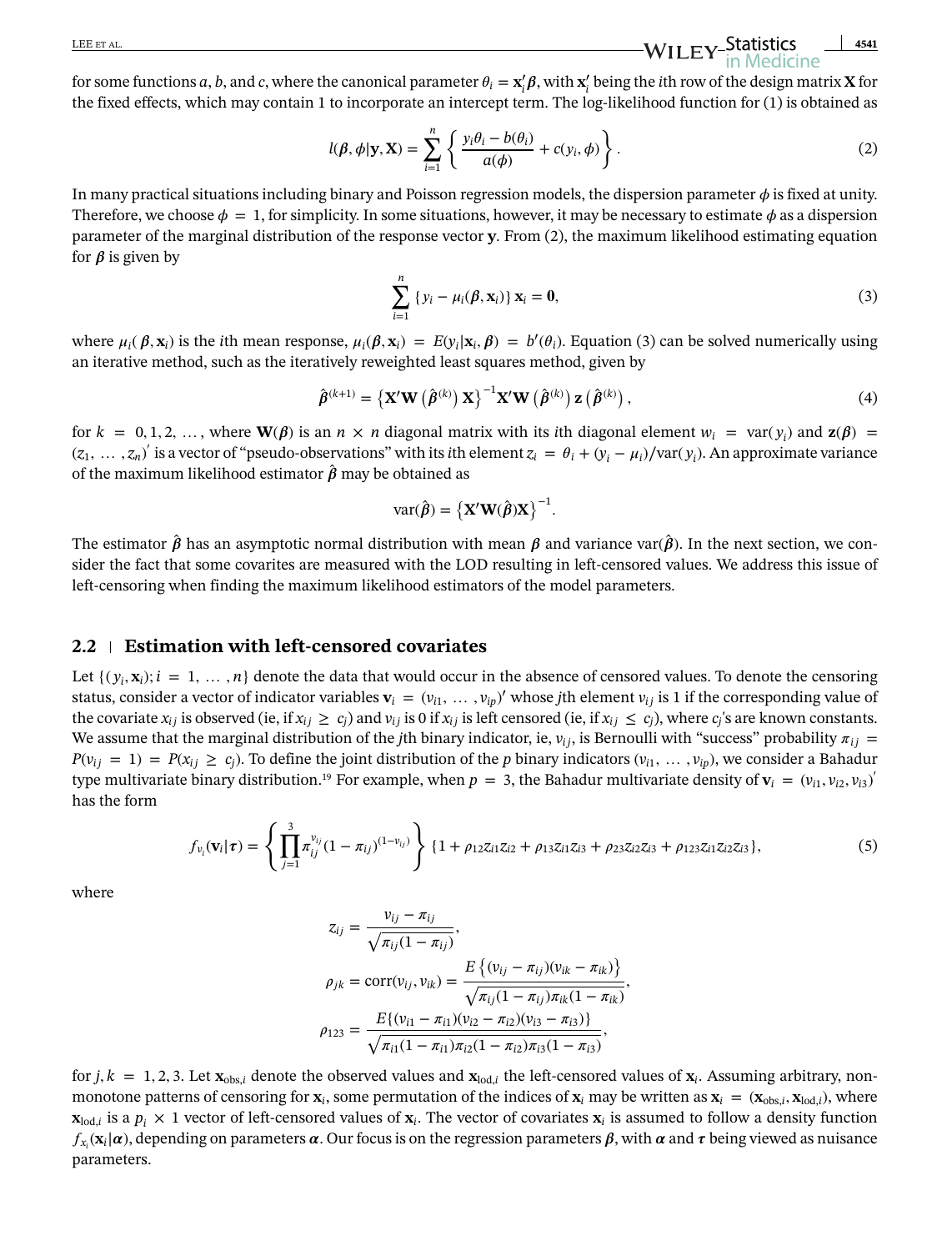## **4542 WILEY-Statistics** LEE ET AL.

For the *i*th observation, the actual observed data consist of values of the variables ( $y_i$ ,  $\mathbf{x}_{obs}$ ,  $\mathbf{v}_i$ ). The distribution of the observed data is obtained by integrating  $\mathbf{x}_{\text{lod},i}$  out of the joint density of  $(y_i, \mathbf{x}_i, \mathbf{v}_i)$ , that is,

$$
f_{y_i,x_i,v_i}(y_i,\mathbf{x}_{\text{obs},i},\mathbf{v}_i|\boldsymbol{\beta},\boldsymbol{\alpha},\boldsymbol{\tau}) = \int_{-\infty}^{\mathbf{c}} f_{y_i|x_i}(y_i|\mathbf{x}_{\text{obs},i},\mathbf{x}_{\text{lod},i},\boldsymbol{\beta}) f_{x_i}(\mathbf{x}_{\text{obs},i},\mathbf{x}_{\text{lod},i}|\boldsymbol{\alpha}) f_{v_i}(\mathbf{v}_i|\boldsymbol{\tau}) d\mathbf{x}_{\text{lod},i},\tag{6}
$$

where **c** is a vector of  $p_i$  elements representing the upper limits of integration, obtained from the corresponding LOD values of the left-censored covariates  $\mathbf{x}_{\text{lod},i}$ . The full likelihood of  $\gamma = (\beta, \alpha, \tau)$  is any function of  $\gamma$  proportional to the products of [\(6\)](#page-3-0) for all *n* observations

<span id="page-3-1"></span><span id="page-3-0"></span>
$$
L_{\text{full}}(\boldsymbol{\gamma}|\mathbf{y},\mathbf{X}_{\text{obs}},\mathbf{v}) \propto \prod_{i=1}^{n} f_{y_i,x_i,v_i}(y_i,\mathbf{x}_{\text{obs},i},\mathbf{v}_i|\boldsymbol{\gamma}),
$$
\n(7)

where  $X_{obs} = \{X_{obs,i}; i = 1, ..., n\}$  and  $v = \{v_i; i = 1, ..., n\}$ . This likelihood cannot usually be evaluated in a closed form because the density  $f_{y_i,x_i,y_i}(y_i, \mathbf{x}_{obs,i}, \mathbf{v}_i | \mathbf{y})$  of the observed data for the *i*th unit has an integral with dimension equal to the *i*th a final setting of a setting the *s* is the *final* setting the final to the dimension of  $\mathbf{x}_{\text{lod},i}$ . The maximum likelihood estimators of  $\gamma$  may be obtained by numerically maximizing the full likelihood function [\(7\)](#page-3-1). We develop an iterative algorithm to calculate the maximum likelihood estimators. For this, we can write the likelihood score function for  $\gamma$  in the form

$$
U(\gamma) = \sum_{i=1}^{n} \frac{\partial}{\partial \gamma} \log \int_{-\infty}^{c} f_{y_i | x_i}(y_i | \mathbf{x}_{\text{obs}, i}, \mathbf{x}_{\text{lod}, i}, \beta) f_{x_i}(\mathbf{x}_{\text{obs}, i}, \mathbf{x}_{\text{lod}, i} | \alpha) f_{v_i}(\mathbf{v}_i | \tau) d\mathbf{x}_{\text{lod}, i}
$$
  
= 
$$
\sum_{i=1}^{n} \int_{-\infty}^{c} B(\gamma, \mathbf{x}_{\text{lod}, i}) f_{x_{\text{ls}} | y_i, x_{\text{ol}, i}, v_i}(\mathbf{x}_{\text{lod}, i} | y_i, \mathbf{x}_{\text{obs}, i}, \mathbf{v}_i; \gamma) d\mathbf{x}_{\text{lod}, i},
$$
 (8)

where  $B(\gamma, \mathbf{x}_{\text{lod},i})$  represents the "complete data" score vector, given by

$$
B(\boldsymbol{\gamma}, \mathbf{x}_{\text{lod},i}) = \frac{\partial}{\partial \boldsymbol{\gamma}} \left\{ \log f_{y_i | x_i}(y_i | \mathbf{x}_{\text{obs},i}, \mathbf{x}_{\text{lod},i}, \boldsymbol{\beta}) + \log f_{x_i}(\mathbf{x}_{\text{obs},i}, \mathbf{x}_{\text{lod},i} | \boldsymbol{\alpha}) + \log f_{y_i}(\mathbf{v}_i | \boldsymbol{\tau}) \right\},
$$

and  $f_{x_{1i}|y_i,x_{0,i}y_i}(\mathbf{x}_{\text{lod},i}|y_i,\mathbf{x}_{\text{obs},i},\mathbf{v}_i;\boldsymbol{\gamma})$  is the conditional density of the vector of covariates  $\mathbf{x}_{\text{lod},i}$ , given the observed data  $(y_i, \mathbf{x}_{obs,i}, \mathbf{v}_i)$ . This density function does not have a closed form, and numerical methods may be needed to calculate the log-likelihood function, score function, and Fisher information. Given some initial estimates  $\gamma^{(0)}$ , we can find the maximum likelihood estimator of  $\gamma$  by solving the Newton-Raphson iterative equations

<span id="page-3-3"></span><span id="page-3-2"></span>
$$
\gamma^{(k+1)} = \gamma^{(k)} - \left\{ U^{(1)}\left(\gamma^{(k)}\right) \right\}^{-1} U\left(\gamma^{(k)}\right),\tag{9}
$$

for  $k = 0,1,2,\ldots$  , where  $U(\pmb{y}^{(k)})$  is the likelihood score function  $U(\pmb{y})$  evaluated at  $\pmb{y}^{(k)}$  and  $U^{(1)}(\pmb{y}^{(k)})$  is the first derivative of the score function  $U(\gamma)$  with respect to  $\gamma$ , evaluated at  $\gamma^{(k)}$ . Here, the derivative of the score function provides the observed Fisher information matrix defined by  $I(\gamma) = -U^{(1)}(\gamma)$ . After some algebra, this Fisher information may be expressed in the form

$$
-I(\gamma) = \sum_{i=1}^{n} \int_{-\infty}^{c} \frac{\partial B(\gamma, \mathbf{x}_{\text{lod},i})}{\partial \gamma} f_{x_{i,i} | y_i, x_{0,i}, v_i}(\mathbf{x}_{\text{lod},i} | y_i, \mathbf{x}_{\text{obs},i}, \mathbf{v}_i; \gamma) d\mathbf{x}_{\text{lod},i}
$$
  
+ 
$$
\sum_{i=1}^{n} \int_{-\infty}^{c} B(\gamma, \mathbf{x}_{\text{lod},i}) B'(\gamma, \mathbf{x}_{\text{ lod},i}) f_{x_{i,i} | y_i, x_{0,i}, v_i}(\mathbf{x}_{\text{lod},i} | y_i, \mathbf{x}_{\text{obs},i}, \mathbf{v}_i; \gamma) d\mathbf{x}_{\text{lod},i}
$$
  
- 
$$
\sum_{i=1}^{n} \int_{-\infty}^{c} B(\gamma, \mathbf{x}_{\text{lod},i}) f_{x_{i,i} | y_i, x_{0,i}, v_i}(\mathbf{x}_{\text{lod},i} | y_i, \mathbf{x}_{\text{obs},i}, \mathbf{v}_i; \gamma) d\mathbf{x}_{\text{lod},i}
$$
  
× 
$$
\int_{-\infty}^{c} B'(\gamma, \mathbf{x}_{\text{lod},i}) f_{x_{i,i} | y_i, x_{0,i}, v_i}(\mathbf{x}_{\text{lod},i} | y_i, \mathbf{x}_{\text{obs},i}, \mathbf{v}_i; \gamma) d\mathbf{x}_{\text{lod},i}.
$$

Here, the integrations involving the score and Fisher information may be performed numerically using existing software. We use the R function "integrate" for the numerical integration. Based on some initial estimate  $\gamma^{(0)}$  of  $\gamma$ , we continue iterations [\(9\)](#page-3-2) until a convergence is met. The initial estimates may be chosen as the ordinary maximum likelihood estimates for "complete case" data with no LOD observations. At convergence, we obtain the maximum likelihood estimators of the parameters  $\gamma$ , denoted by  $\hat{\gamma}$ . The large-sample variance-covariance matrix of the maximum likelihood estimator  $\hat{\gamma}$  may be obtained from the observed Fisher information given by Var( $\hat{\gamma}$ ) =  $I^{-1}(\gamma)$ , which may be approximated by evaluating the variance function at the likelihood estimator  $\hat{\gamma}$  as  $\widehat{\text{Var}}(\hat{\gamma}) = I^{-1}(\hat{\gamma})$ .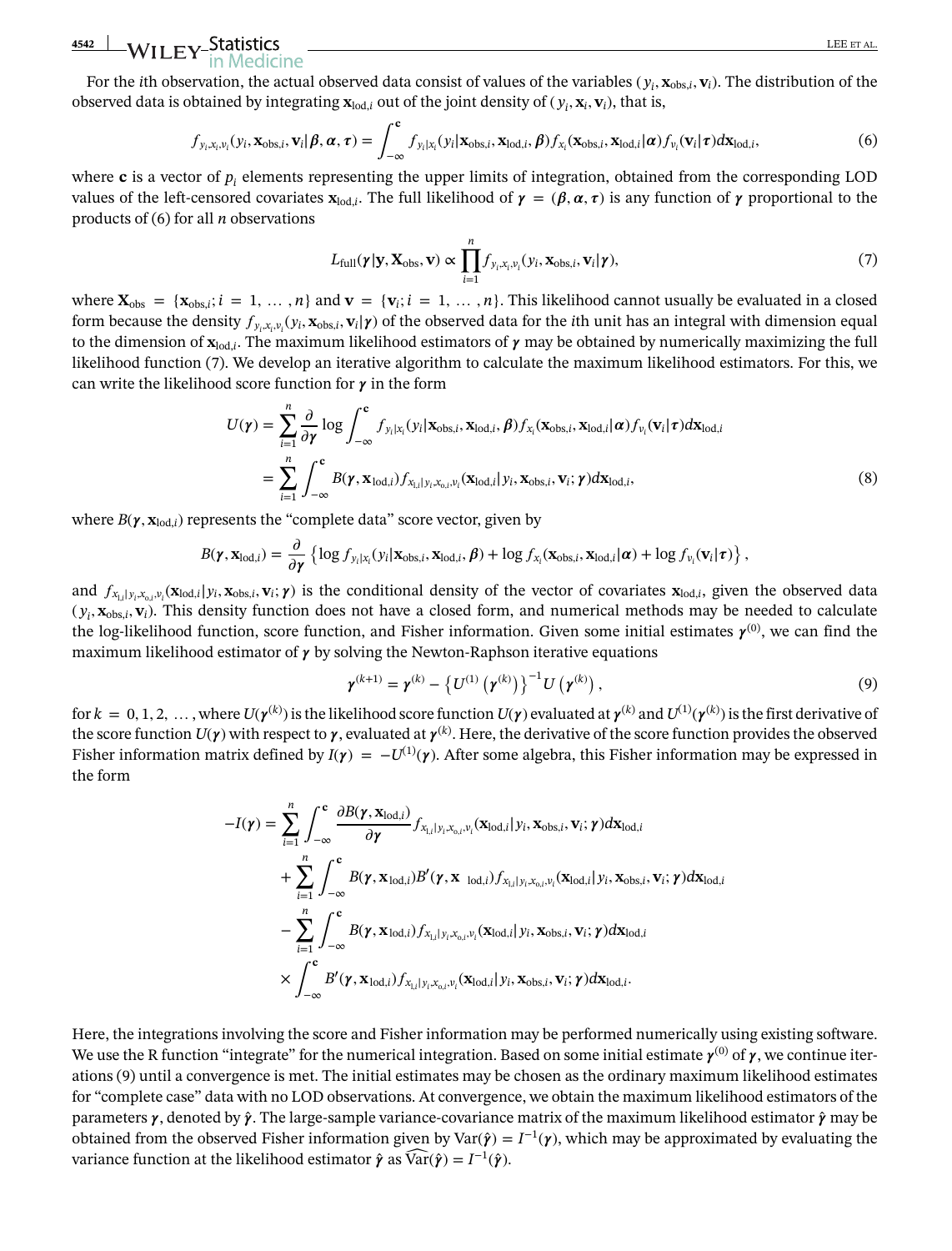## **2.3 Asymptotics**

Under the assumption that the response and covariate distributions are correctly specified, it is typically the case that, as the sample size *n* increases, the maximum likelihood estimator  $\hat{r}$  is consistent and follows an asymptotic normal distribution with mean vector  $\pmb{\gamma}$  and covariance matrix  $I^{-1}(\pmb{\gamma})$ 

<span id="page-4-0"></span>
$$
\hat{\pmb{\gamma}} \dot{\sim} N\left(\pmb{\gamma}, I^{-1}(\pmb{\gamma})\right),
$$

where  $I(\gamma)$  is the Fisher information as defined earlier. We study finite-sample properties of the maximum likelihood estimators using Monte Carlo simulations in Section 4. The empirical results justify the use of normal theory inference procedure for the maximum likelihood estimators in the setting of generalized linear models with left-censored covariates.

### **3 ILLUSTRATIVE EXAMPLE**

This section provides some computational details for fitting a simple binary regression model with covariates that are subject to the LOD. Consider a binary model with two covariates  $x_1$  and  $x_2$ 

$$
y_i | x_{i1}, x_{i2} \sim \text{independent Bernoulli } (\mu_i), \ i = 1, \dots, n,
$$

$$
\theta_i = \log \left( \frac{\mu_i}{1 - \mu_i} \right) = \beta_0 + \beta_1 x_{i1} + \beta_2 x_{i2}.
$$
 (10)

In this setup,  $E(y_i) = \mu_i$  and var( $y_i$ ) =  $\mu_i(1 - \mu_i)$ . Suppose the covariates  $x_{i1}$  and  $x_{i2}$  are left censored due to the LOD. The covariates are assumed to follow a bivariate normal distribution with means  $E(x_{i1}) = \mu_x$ , and  $E(x_{i2}) = \mu_x$ , and with corresponding variances  $var(x_{i1}) = \sigma_{x_1}^2$ ,  $var(x_{i2}) = \sigma_{x_2}^2$ , and  $cov(x_{i1}, x_{i2}) = \sigma_{x_1x_2}$ . Let  $v_{ij}$  (*j* = 1, 2) denote an indicator variable, with  $v_{ij} = 1$  when  $x_{ij}$  is observed (ie,  $x_{ij} \ge c_j$ ) and  $v_{ij} = 0$  when  $x_{ij}$  is left censored (ie,  $x_{ij} \le c_j$ ), with  $E(v_{ij}) = \pi_{ij} = P(x_{ij} \ge c_j) = 1 - \Phi((c_j - \mu_{x_i})/\sigma_{x_i})$ , where  $\Phi$  is the cumulative distribution function of the standard normal distribution. We further assume that the vector of indicator variables  $v_i = (v_{i1}, v_{i2})'$  follows a bivariate Bahadur model

$$
f_{\nu_i}(\mathbf{v}_i|\boldsymbol{\alpha},\boldsymbol{\rho}) = \left\{ \prod_{j=1}^2 \pi_{ij}^{\nu_{ij}} (1-\pi_{ij})^{(1-\nu_{ij})} \right\} \left( 1 + \rho \frac{(\nu_{i1} - \pi_{i1})(\nu_{i2} - \pi_{i2})}{\sqrt{\pi_{i1}\pi_{i2}(1-\pi_{i1})(1-\pi_{i2})}} \right),
$$
(11)

where  $\rho$  is the correlation between  $v_{i1}$  and  $v_{i2}$ , and  $\alpha = (\mu_{x_1}, \mu_{x_1}, \sigma_{x_1}, \sigma_{x_2}, \sigma_{x_1x_2})'$  is the vector of nuisance parameters of the distribution of  $(x_{i1}, x_{i2})$ , which are estimated simultaneously along with the regression coefficients  $\beta = (\beta_0, \beta_1, \beta_2)'$  for the binary regression model [\(10\)](#page-4-0).

From [\(8\)](#page-3-3), the likelihood score equations for  $\beta$  take the form

<span id="page-4-1"></span>
$$
\sum_{i=1}^{n} \int_{-\infty}^{c} \left\{ y_i - \mu_i(\boldsymbol{\beta}, \mathbf{x}_i) \right\} \mathbf{x}_i f_{x_{i,i} | y_i, x_{o,i}, v_i}(\mathbf{x}_{\text{lod},i} | y_i, \mathbf{x}_{\text{obs},i}, \mathbf{v}_i; \boldsymbol{\gamma}) d\mathbf{x}_{\text{lod},i} = \mathbf{0},
$$
\n(12)

where  $\gamma = (\beta, \alpha, \rho)$ . These equations can be solved numerically using the Newton-Raphson iterative equations

$$
\beta^{(k+1)} = \beta^{(k)} + \left\{ \sum_{i=1}^{n} \int_{-\infty}^{c} w_i \left( \hat{\beta}^{(k)} \right) \mathbf{x}_i \mathbf{x}'_i f_{x_{i,i} | y_i, x_{o,i}, v_i} \left( \mathbf{x}_{\text{lod},i} | y_i, \mathbf{x}_{\text{obs},i}, \mathbf{v}_i; \boldsymbol{\gamma}^{(k)} \right) d\mathbf{x}_{\text{lod},i} \right\}^{-1} \times \sum_{i=1}^{n} \int_{-\infty}^{c} w_i \left( \hat{\beta}^{(k)} \right) \mathbf{x}_i \left\{ y_i - \mu_i \left( \beta^{(k)}, \mathbf{x}_i \right) \right\} f_{x_{i,i} | y_i, x_{o,i}, v_i} \left( \mathbf{x}_{\text{lod},i} | y_i, \mathbf{x}_{\text{obs},i}, \mathbf{v}_i; \boldsymbol{\gamma}^{(k)} \right) d\mathbf{x}_{\text{lod},i}, \tag{13}
$$

for  $k = 0, 1, 2, \ldots$ , where the weights are given by  $w_i(\beta) = \mu_i(\beta, x_i)(1 - \mu_i(\beta, x_i))$  and the conditional density  $f_{x_{i,i}|y_i,x_{o,i},v_i}(\mathbf{x}_{\text{lod},i}|y_i,\mathbf{x}_{\text{obs},i},\mathbf{v}_i;\boldsymbol{\gamma})$  is obtained as

$$
f_{x_{i,l}|y_i,x_{0,i},v_i}(\mathbf{x}_{\text{lod},i}|y_i,\mathbf{x}_{\text{obs},i},\mathbf{v}_i;\boldsymbol{\gamma}) = \frac{f_{y_i|x_i}(y_i|\mathbf{x}_{\text{obs},i},\mathbf{x}_{\text{lod},i};\boldsymbol{\beta})f_{x_i}(\mathbf{x}_{\text{obs},i},\mathbf{x}_{\text{lod},i}|\boldsymbol{\alpha})f_{v_i}(\mathbf{v}_i|\boldsymbol{\alpha},\boldsymbol{\rho})}{\int_{-\infty}^{\mathbf{c}} f_{y_i|x_i}(y_i|\mathbf{x}_{\text{obs},i},\mathbf{x}_{\text{lod},i};\boldsymbol{\beta})f_{x_i}(\mathbf{x}_{\text{obs},i},\mathbf{x}_{\text{lod},i}|\boldsymbol{\alpha})f_{v_i}(\mathbf{v}_i|\boldsymbol{\alpha},\boldsymbol{\rho})d\mathbf{x}_{\text{lod},i}} = \frac{f_{y_i|x_i}(y_i|\mathbf{x}_{\text{obs},i},\mathbf{x}_{\text{lod},i};\boldsymbol{\beta})f_{x_i}(\mathbf{x}_{\text{obs},i},\mathbf{x}_{\text{lod},i}|\boldsymbol{\alpha})}{\int_{-\infty}^{\mathbf{c}} f_{y_i|x_i}(y_i|\mathbf{x}_{\text{obs},i},\mathbf{x}_{\text{lod},i};\boldsymbol{\beta})f_{x_i}(\mathbf{x}_{\text{obs},i},\mathbf{x}_{\text{lod},i}|\boldsymbol{\alpha}))d\mathbf{x}_{\text{lod},i}}.
$$

The initial values of the regression parameters, ie,  $\beta^{(0)}$ , may be chosen as the ordinary maximum likelihood estimates of the regression parameters obtained by substituting the left-censored values of the covariates  $x_1$  and  $x_2$  with corresponding (1∕2)LOD values 0*.*5*c*<sup>1</sup> and 0*.*5*c*2, respectively, and by treating them as actual complete data.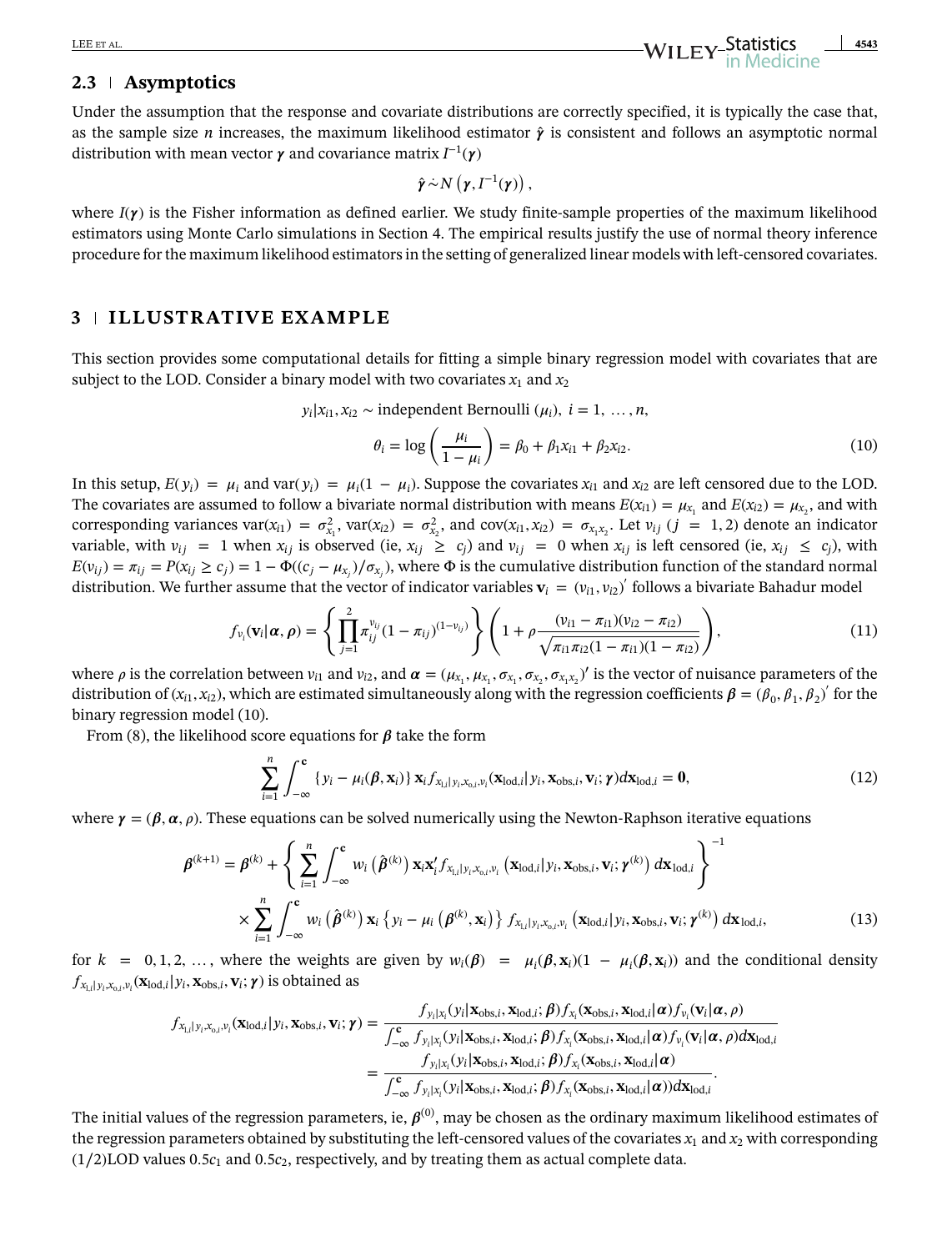To estimate the vector of nuisance parameters  $\alpha^* = (\alpha, \rho)$ , following Equation [\(8\)](#page-3-3), we solve the likelihood score equations

$$
\sum_{i=1}^{n} \int_{-\infty}^{c} \frac{\partial}{\partial \alpha^{*}} \left\{ \log f_{x_{i}}(\mathbf{x}_{i} | \alpha) + \log f_{v_{i}}(\mathbf{v}_{i} | \alpha, \rho) \right\} f_{x_{i,i} | y_{i}, x_{o,i}, v_{i}}(\mathbf{x}_{\text{lod},i} | y_{i}, \mathbf{x}_{\text{obs},i}, \mathbf{v}_{i}; \gamma) d\mathbf{x}_{\text{lod},i} = \mathbf{0},
$$
\n(14)

with respect to  $\alpha^*$  using an iterative equation similar to [\(13\)](#page-4-1).

Note that, as we consider only two covariates in the binary model [\(10\)](#page-4-0), it is not very tedious to find the exact maximum likelihood estimates by evaluating the integrals within the iterative equations using a numerical integration technique. Therefore, for our numerical analysis discussed in the next two sections, we consider finding the exact estimates of the model parameters. For high-dimensional integration involving multiple covariates, however, the iterative method would require intensive computation. Some resampling algorithms, such as the Metropolis-Hastings algorithm (see, eg, the work of McCulloch<sup>20</sup>), may be used to approximate the high-dimensional integrals and hence to obtain approximate values of the corresponding maximum likelihood estimators.

## **4 SIMULATION STUDY**

To investigate the performance of the proposed method, we conducted a series of Monte Carlo simulations based on the following two binary regression models.

- i. *y<sub>i</sub>*| $x_{i1}$  ∼ ind. Bernoulli( $\mu_i$ ); log{ $\mu_i/(1 \mu_i)$ } =  $\beta_0 + \beta_1 x_{i1}$ ;
- ii. *y*<sub>i</sub>| $x_{i1}$ ,  $x_{i2}$  ∼ ind. Bernoulli( $\mu_i$ ); log{ $\mu_i/(1 \mu_i)$ } =  $\beta_1 + \beta_2 x_{i1} + \beta_2 x_{i2}$ ,

for  $i = 1, \ldots, n$ , where the regression parameters were fixed at  $\beta_0 = -2, \beta_1 = 0.5$ , and  $\beta_2 = 1$ . The values of the covariates  $(x_{i1}, x_{i2})$  were generated from a bivariate normal distribution with means  $E(x_{i1}) = \mu_{x_i} = 0$  and  $E(x_{i2}) = \mu_{x_2} = 2$ , and covariance terms  $var(x_{i1}) = \sigma_{x_1}^2 = 1$ ,  $var(x_{i2}) = \sigma_{x_2}^2 = 2$ , and  $cov(x_{i1}, x_{i2}) = \sigma_{x_1x_2} = 0.25$ . The response  $y_i$  was considered fully observed, whereas the covariates were assumed left censored due to the LOD. We chose the LOD values so that the overall proportion of left-censored covariates was either 0.3 or 0.5 for each of the aforementioned two models. For example, when the covariate  $x_1 \sim N(0, 1)$ , we can choose the LOD values  $\Phi^{-1}(0.3) = -0.5244$  and  $\Phi^{-1}(0.5) = 0$  so as to get 30% and 50% left-censored values of the covariate, respectively. We ran the simulations for each combination of the sample sizes  $n = 100, 200, 500$ . Each simulation run was based on 1000 replicates of datasets. The statistical software R version 3.1.1 was used for the numerical study. An R program to compute parameter estimates for generalized linear models with nondetects is available from the authors upon request.

We compared the following three methods.

- 1. *Naive method* (N): The ordinary maximum likelihood estimates of the model parameters are found by replacing the left-censored values of the covariates with the (1∕2)LOD value and by treating them as actual complete data.
- 2. *Nonweighted method* (NW): The maximum likelihood estimates are found by ignoring the "weight"  $f_{\nu_i}(\mathbf{v}_i|\tau)$  in Equation [\(6\)](#page-3-0), that is, by maximizing the likelihood

$$
L_0 = \prod_{i=1}^n \int_{-\infty}^{\mathbf{c}} f_{y_i|x_i}(y_i|\mathbf{x}_{\text{obs},i}, \mathbf{x}_{\text{lod},i}, \boldsymbol{\beta}) f_{x_i}(\mathbf{x}_{\text{obs},i}, \mathbf{x}_{\text{lod},i}|\boldsymbol{\alpha}) d\mathbf{x}_{\text{lod},i}.
$$

3. *Weighted method* (W): The proposed estimates are found by maximizing the full likelihood function [\(7\)](#page-3-1).

Figure [1](#page-6-0) exhibits the empirical biases of the estimators of the regression parameters  $\beta_0$  and  $\beta_1$ , and nuisance parameters  $\mu_{x_1}$  and  $\sigma_{x_1}$  for various proportions (0.1 – 0.6) of the left-censored (LOD) covariate  $x_1$ , where we assume a binary response *y<sub>i</sub>* with success probability  $\mu_i$ , which is related to the covariate  $x_{i1}$  by the logit link function log( $\mu_i/(1 - \mu_i) = \beta_0 + \beta_1 x_{i1}$ . We assume that  $x_{i1}$  follows an independent  $N(\mu_{x_1}, \sigma_{x_1}^2)$  distribution. The values of the model parameters were fixed at  $\beta_0 = -2$ ,  $\beta_1 = 0.5$ ,  $\mu_{x_1} = 0$ , and  $\sigma_{x_1} = 1$ . It is clear from the figure that the naive method (N) produces systematic biases of the estimators for all model parameters and sample sizes considered. The other two methods (NW and W) produce slight biases of the regression estimators for a smaller sample size  $(n = 100)$ . However, these biases tend to decrease when the sample size increases. As expected, both NW and W methods appear to be roughly unbiased for large samples.

Table [1](#page-7-0) supplements the results in Figure [1](#page-6-0) by presenting the empirical biases and MSEs of the estimators of the regression coefficients  $\beta_0$  and  $\beta_1$  for the binary regression model with a left-censored (LOD) covariate  $x_1$  by considering two proportions of LOD, ie, 0.3 and 0.5. Table [A1](#page-15-0) in the Appendix presents the empirical results for estimators of the nuisance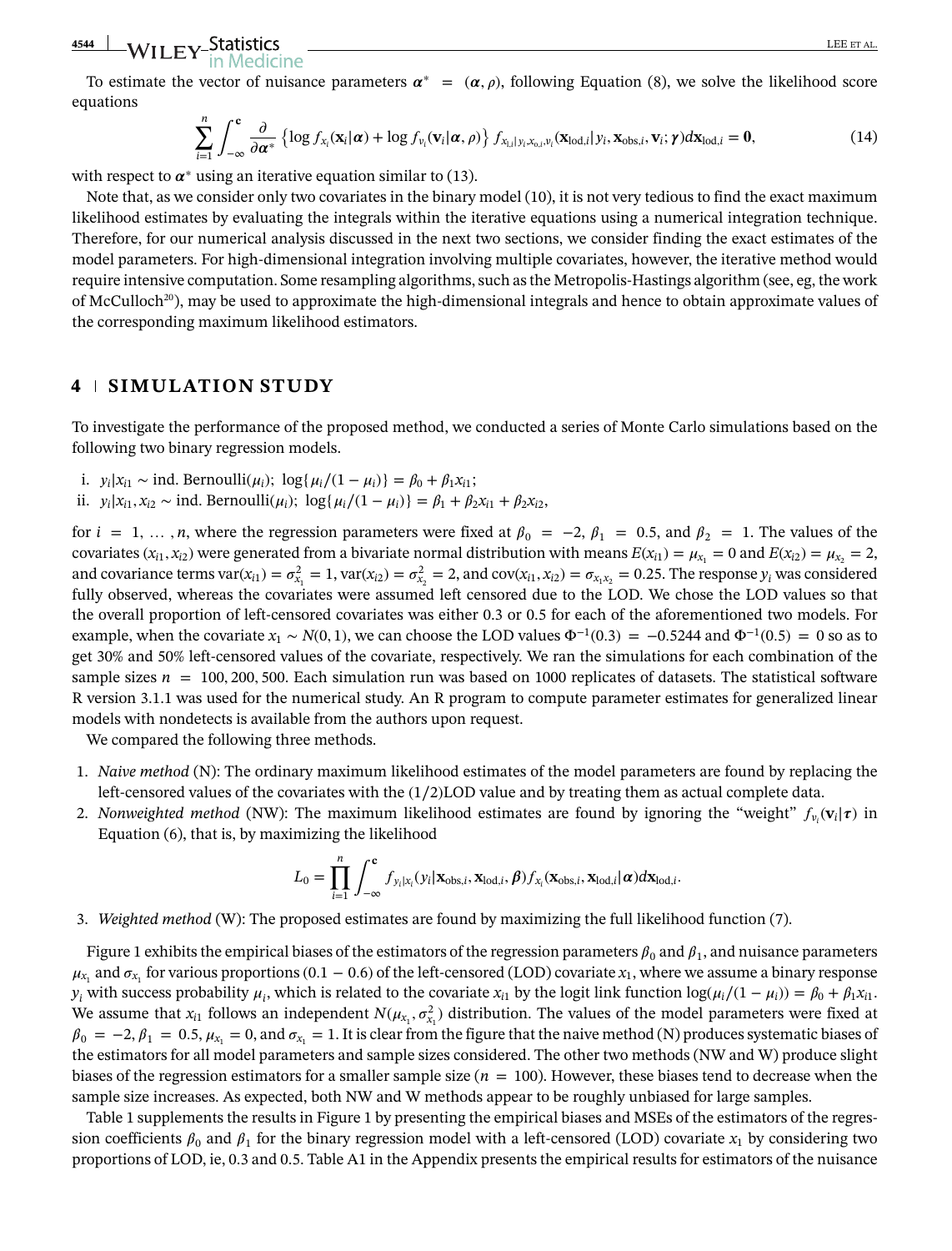

<span id="page-6-0"></span>**FIGURE 1** Empirical biases of estimators of regression parameters  $\beta_0$  and  $\beta_1$ , and nuisance parameters  $\mu_{x_1}$  and  $\sigma_{x_1}$  for various proportions of left-censored (LOD) covariate *x*<sub>1</sub>. Binary response *y<sub>i</sub>* is used with success probability  $\mu_i$ , where  $\log(\mu_i/(1 - \mu_i)) = \beta_0 + \beta_1 x_{i1}$  and  $x_{i1} \sim \text{ind. Normal}(\mu_{x_1}, \sigma_{x_1}^2)$ . Parameters were fixed at  $\beta_0 = -2$ ,  $\beta_1 = 0.5$ ,  $\mu_{x_1} = 0$ , and  $\sigma_{x_1} = 1$ . A,  $E(\hat{\beta}_0) - \beta_0$ ; B,  $E(\hat{\beta}_1) - \beta_1$ ; C,  $E(\hat{\mu}_{x_1}) - \mu_{x_1}$ ; D,  $E(\hat{\sigma}_{x_1}) - \sigma_{x_1}$ . LOD, limit of detection; NW, nonweighted; W, weighted [Colour figure can be viewed at [wileyonlinelibrary.com\]](http://wileyonlinelibrary.com)

parameters  $\mu_{x_1}$  and  $\sigma_{x_1}$  of the covariate distribution. It is clear from the tables that the naive method (N) provides systematic biases and large MSEs for all estimators. Furthermore, both bias and MSE tend to increase when the proportion of the LOD increases. For example, when estimating  $\beta_1$  at the sample size  $n = 200$ , it appears from Table [1](#page-7-0) that the naive method gives biases of −0*.*1805 (36% relative bias) and −0*.*2367 (47% relative bias) for the LOD proportions 0.3 and 0.5, respectively. The corresponding biases from the nonweighted method (NW) are −0*.*0027 and −0*.*0042, and that from the weighted method (W) are −0*.*0028 and −0*.*0044, which indicate that the NW and W methods are roughly unbiased. Both NW and W methods also appear to be equally efficient for large samples in terms of the MSEs. For small samples, however, the W method appears to give smaller biases and MSEs of the regression estimators, as compared to the NW method. For example, when estimating  $\beta_1$  at the sample size  $n = 100$  and with the LOD proportion 0.5, the NW method gives a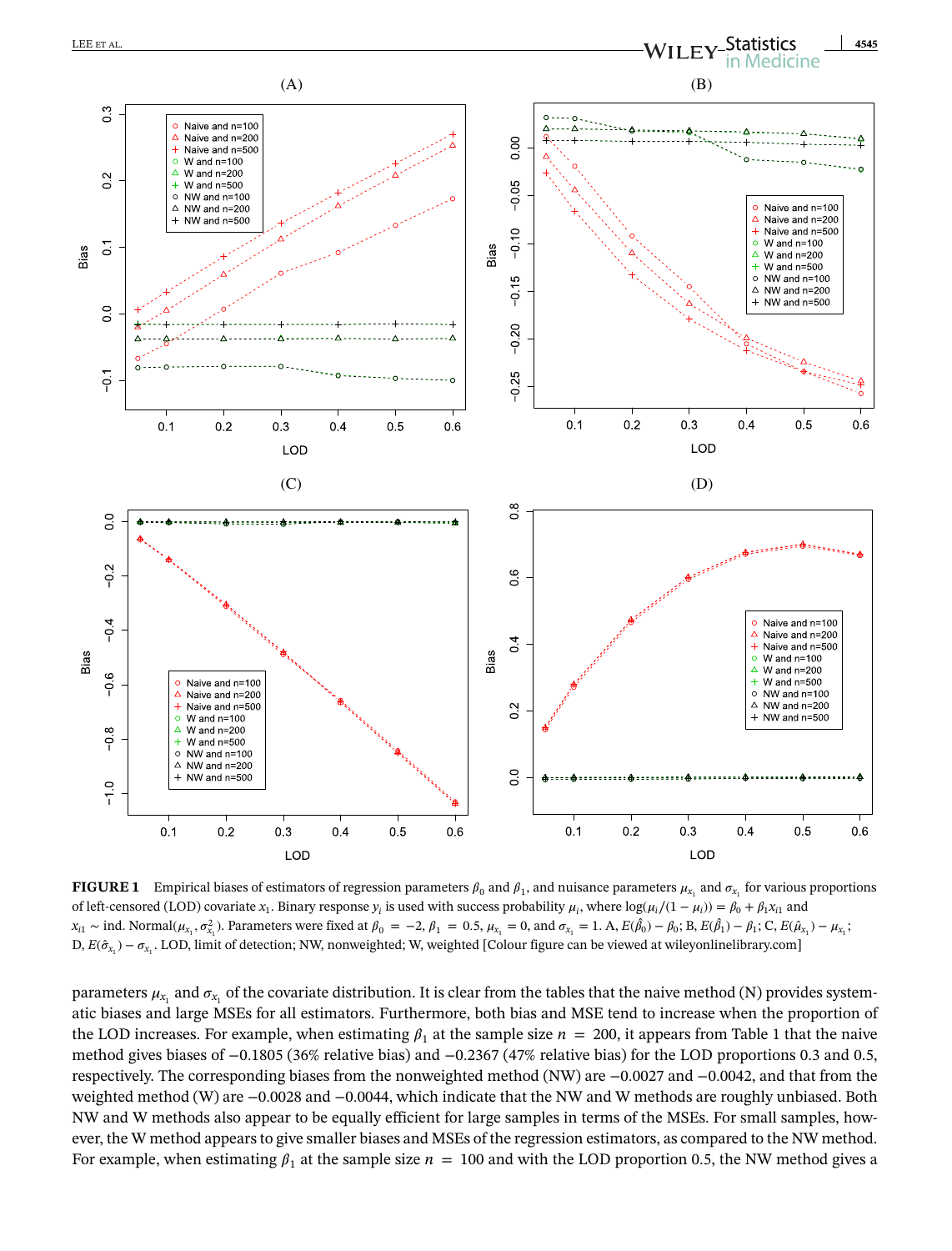<span id="page-7-0"></span>

|     | Nonweighted method; $W = Weighted method$ ) |            |             |                              |                              |                              |                              |  |  |  |  |  |
|-----|---------------------------------------------|------------|-------------|------------------------------|------------------------------|------------------------------|------------------------------|--|--|--|--|--|
|     |                                             |            |             | <b>Bias</b>                  |                              | <b>MSE</b>                   |                              |  |  |  |  |  |
|     | $\boldsymbol{n}$                            | <b>LOD</b> | Method      | $\hat{\boldsymbol{\beta}}_0$ | $\hat{\boldsymbol{\beta}}_1$ | $\hat{\boldsymbol{\beta}}_0$ | $\hat{\boldsymbol{\beta}}_1$ |  |  |  |  |  |
|     | 100                                         | 0.3        | N           | 0.0482                       | $-0.1500$                    | 0.1343                       | 0.1050                       |  |  |  |  |  |
|     |                                             |            | <b>NW</b>   | $-0.0878$                    | 0.0049                       | 0.1436                       | 0.1366                       |  |  |  |  |  |
|     |                                             |            | W           | $-0.0876$                    | 0.0047                       | 0.1436                       | 0.1365                       |  |  |  |  |  |
|     |                                             | 0.5        | N           | 0.1344                       | $-0.2347$                    | 0.2936                       | 0.1308                       |  |  |  |  |  |
|     |                                             |            | <b>NW</b>   | $-0.1012$                    | $-0.0131$                    | 0.3031                       | 0.2125                       |  |  |  |  |  |
|     |                                             |            | W           | $-0.0987$                    | $-0.0122$                    | 0.2513                       | 0.1953                       |  |  |  |  |  |
| 200 |                                             | 0.3        | N           | 0.1248                       | $-0.1805$                    | 0.0707                       | 0.0626                       |  |  |  |  |  |
|     |                                             |            | <b>NW</b>   | $-0.0201$                    | $-0.0027$                    | 0.0606                       | 0.0560                       |  |  |  |  |  |
|     |                                             |            | W           | $-0.0200$                    | $-0.0028$                    | 0.0605                       | 0.0559                       |  |  |  |  |  |
|     |                                             | 0.5        | $\mathbf N$ | 0.2145                       | $-0.2367$                    | 0.1015                       | 0.0760                       |  |  |  |  |  |
|     |                                             |            | <b>NW</b>   | $-0.0215$                    | $-0.0042$                    | 0.0619                       | 0.0629                       |  |  |  |  |  |
|     |                                             |            | W           | $-0.0213$                    | $-0.0044$                    | 0.0619                       | 0.0629                       |  |  |  |  |  |
|     | 500                                         | 0.3        | N           | 0.1298                       | $-0.1758$                    | 0.0371                       | 0.0420                       |  |  |  |  |  |
|     |                                             |            | <b>NW</b>   | $-0.0239$                    | 0.0134                       | 0.0237                       | 0.0213                       |  |  |  |  |  |
|     |                                             |            | W           | $-0.0239$                    | 0.0134                       | 0.0237                       | 0.0213                       |  |  |  |  |  |
|     |                                             | 0.5        | N           | 0.2213                       | $-0.2303$                    | 0.0694                       | 0.0604                       |  |  |  |  |  |
|     |                                             |            | NW          | $-0.0234$                    | 0.0109                       | 0.0242                       | 0.0233                       |  |  |  |  |  |
|     |                                             |            | W           | $-0.0233$                    | 0.0108                       | 0.0242                       | 0.0233                       |  |  |  |  |  |

bias of −0*.*0131 and an MSE of 0.2125, whereas the W method provides a slightly smaller bias of −0*.*0122 and a smaller MSE of 0.1953.

Table [2](#page-8-0) presents the empirical biases and MSEs of the estimators of the regression coefficients  $\beta_0$ ,  $\beta_1$ , and  $\beta_2$  for the binary regression model with two left-censored covariates  $x_1$  and  $x_2$ . Table [A2](#page-15-1) in the Appendix presents the empirical results for the nuisance parameters  $\mu_{x_1}, \mu_{x_1}, \sigma_{x_1}, \sigma_{x_2}$ , and  $\rho_{x_1x_2} = \text{corr}(x_1, x_2)$  of the bivariate normal distribution for the left-censored covariates. We assume that the binary response  $y_i$  has the success probability  $\mu_i$ , which is related to the covariates  $x_{i1}$  and  $x_{i2}$  by the logit link function  $\log(\mu_i/(1-\mu_i)) = \beta_0 + \beta_1 x_{i1} + \beta_2 x_{i2}$ . The values of the parameters were fixed at  $\beta_0 = -2$ ,  $\beta_1 = 0.5$ ,  $\beta_2 = 1$ ,  $\mu_{x_1} = 0$ ,  $\mu_{x_2} = 2$ ,  $\sigma_{x_1}^2 = 1$ ,  $\sigma_{x_2}^2 = 2$ , and  $\sigma_{x_1x_2} = 0.5$ . Here, also, we observe that, unlike the NW and W methods, the naive method (N) provides systematically large biases and MSEs for all regression coefficients and nuisance parameters considered. For example, when  $n = 200$  and LOD=0.3, for estimating the regression parameter  $\beta_1$ , as shown in Table [2,](#page-8-0) the naive method (N) provides a bias of −0*.*2169 (43% relative bias) and an MSE of 0.0613, whereas the nonweighted (NW) provides a bias of 0.0172 and an MSE of 0.0497 and the weighted (W) method provides a bias of 0.0170 and an MSE of 0.0497. The NW and W methods appear to be almost equally efficient in terms of biases and MSEs for all the model parameters.

It is interesting to note that, in some cases the naive method provides lower MSEs of the regression parameters, as compared to the other two methods. For example, in Table [1,](#page-7-0) for  $n = 100$  and LOD=0.3, when estimating the slope parameter  $\beta_1$ , the naive method (N) provides an MSE of 0.1050, which is smaller than MSEs 0.1366 and 0.1365 obtained by the nonweighted (NW) and weighted (W) methods, respectively. This artificially smaller MSE obtained by the naive method is due to the fact that the method generally provides systematic biases that lead to "shrinkage estimators" of the model parameters. Here, it is clear that the naive method (N) provides a large bias of −0*.*1500 (30 relative bias)%, as compared to very small biases of 0.0049 and 0.0047 as obtained by the nonweighted (NW) and weighted (W) methods, respectively. When the sample size *n* and percentage of LOD both increase, the naive method (N) appears to provide worst results in terms of much larger systematic biases and larger MSEs as compared to the other two methods. For example, in Table [1,](#page-7-0) for  $n = 500$  and LOD=0.5, when estimating the slope parameter  $\beta_1$ , the naive method (N) provides a bias of −0*.*2303 (46% relative bias) and an MSE of 0.0604, whereas the nonweighted (NW) provides a bias of 0.0109 and an MSE of 0.0233 and the weighted (W) method provides a bias of 0.0108 and an MSE of 0.0233.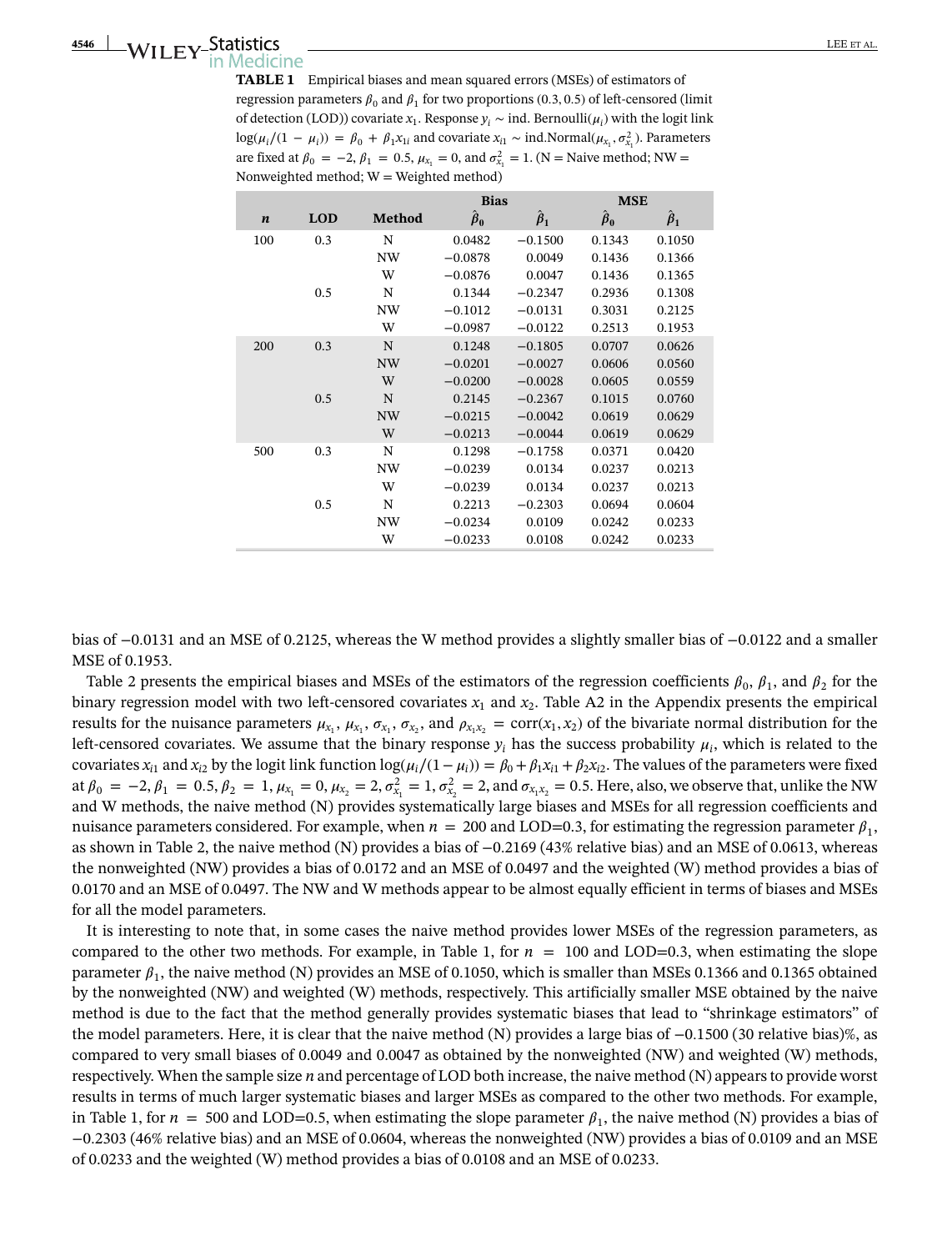## LEE ET AL. **4547**

<span id="page-8-0"></span>**TABLE 2** Empirical biases and mean squared errors (MSEs) of estimators of regression parameters  $\beta_0$ ,  $\beta_1$ , and  $\beta_2$  for two proportions (0.3, 0.5) of left-censored (limit of detection (LOD)) covariates *x*<sub>1</sub> and *x*<sub>2</sub>. Response *y*<sub>*i*</sub> ∼ ind. Bernoulli( $\mu$ <sub>*i*</sub>) with the logit link

 $\log(\mu_i/(1 - \mu_i)) = \beta_0 + \beta_1 x_{i1} + \beta_2 x_{i2}$  and  $(x_{i1}, x_{i2})$  are bivariate normal with means  $(\mu_x, \mu_x)$  and covariance terms  $\sigma_{x_1}^2$ ,  $\sigma_{x_2}^2$ , and  $\sigma_{x_1x_2}$ . Parameters are fixed at  $\beta_0 = -2$ ,  $\beta_1 = 0.5$ ,  $\beta_2 = 1$ ,  $\mu_{x_1} = 0$ ,  $\mu_{x_2} = 2$ ,  $\sigma_{x_1}^2 = 1$ ,  $\sigma_{x_2}^2 = 2$ , and  $\sigma_{x_1 x_2} = 0.5$ .(N = Naive method; NW = Nonweighted method; W = Weighted method)

|                  |            |               |                              | <b>Bias</b>                  |                              |                              | <b>MSE</b>                   |                              |
|------------------|------------|---------------|------------------------------|------------------------------|------------------------------|------------------------------|------------------------------|------------------------------|
| $\boldsymbol{n}$ | <b>LOD</b> | <b>Method</b> | $\hat{\boldsymbol{\beta}}_0$ | $\hat{\boldsymbol{\beta}}_1$ | $\hat{\boldsymbol{\beta}}_2$ | $\hat{\boldsymbol{\beta}}_0$ | $\hat{\boldsymbol{\beta}}_1$ | $\hat{\boldsymbol{\beta}}_2$ |
| 100              | 0.3        | N             | 0.4022                       | $-0.2084$                    | $-0.1077$                    | 0.6663                       | 0.0733                       | 0.0971                       |
|                  |            | <b>NW</b>     | $-0.1525$                    | 0.0366                       | 0.0710                       | 0.3784                       | 0.1030                       | 0.0681                       |
|                  |            | W             | $-0.1517$                    | 0.0362                       | 0.0708                       | 0.3783                       | 0.1030                       | 0.0681                       |
|                  | 0.5        | N             | 2.1311                       | $-0.2130$                    | $-0.5643$                    | 4.6472                       | 0.0715                       | 0.3268                       |
|                  |            | <b>NW</b>     | $-0.2261$                    | 0.0532                       | 0.1020                       | 0.5507                       | 0.1387                       | 0.1006                       |
|                  |            | W             | $-0.2232$                    | 0.0529                       | 0.1011                       | 0.5485                       | 0.1386                       | 0.1001                       |
| 200              | 0.3        | $\mathbf N$   | 0.4850                       | $-0.2169$                    | $-0.1478$                    | 0.4529                       | 0.0613                       | 0.0572                       |
|                  |            | <b>NW</b>     | $-0.0749$                    | 0.0172                       | 0.0328                       | 0.1450                       | 0.0497                       | 0.0260                       |
|                  |            | W             | $-0.0746$                    | 0.0170                       | 0.0327                       | 0.1450                       | 0.0497                       | 0.0260                       |
|                  | 0.5        | N             | 2.1427                       | $-0.2276$                    | $-0.5810$                    | 4.6362                       | 0.0644                       | 0.3407                       |
|                  |            | <b>NW</b>     | $-0.0920$                    | 0.0117                       | 0.0399                       | 0.2152                       | 0.0625                       | 0.0376                       |
|                  |            | W             | $-0.0908$                    | 0.0114                       | 0.0396                       | 0.2150                       | 0.0624                       | 0.0376                       |
| 500              | 0.3        | N             | 0.5578                       | $-0.2262$                    | $-0.1789$                    | 0.3923                       | 0.0564                       | 0.0451                       |
|                  |            | <b>NW</b>     | $-0.0234$                    | 0.0016                       | 0.0124                       | 0.0514                       | 0.0178                       | 0.0096                       |
|                  |            | W             | $-0.0232$                    | 0.0016                       | 0.0123                       | 0.0514                       | 0.0178                       | 0.0096                       |
|                  | 0.5        | N             | 2.1497                       | $-0.2300$                    | $-0.5854$                    | 4.6388                       | 0.0576                       | 0.3439                       |
|                  |            | <b>NW</b>     | $-0.0356$                    | 0.0040                       | 0.0173                       | 0.0774                       | 0.0221                       | 0.0135                       |
|                  |            | W             | $-0.0352$                    | 0.0039                       | 0.0172                       | 0.0774                       | 0.0221                       | 0.0135                       |

## **4.1 Results for other response and covariate distributions**

So far, we have studied estimators in logistic regression models for binary discrete outcomes with left-censored covariates that were assumed to be normally distributed. In this section, we extend our simulation study by considering other distributions in the exponential family for modeling the outcomes and covariates, which include the Gaussian distribution for continuous outcomes and gamma distribution for left-censored covariates. Specifically, we extend our simulations using two additional models.

- $y_i|x_{i1} \sim \text{ind. Bernoulli}(\mu_i); \ \log{\{\mu_i/(1 \mu_i)\}} = \beta_0 + \beta_1 x_{i1}; \ x_{i1} \sim \text{ind. Gamma}(\gamma_{x_i}, \lambda_{x_i});$
- $y_i|x_{i1} \sim \text{ind. Normal}(\mu_i, \sigma^2); \ \mu_i = \beta_0 + \beta_1 x_{i1}; \ x_{i1} \sim \text{ind. Normal}(\mu_{x_1}, \sigma_{x_1}^2)$

for  $i = 1, \ldots, n$ . For the logistic model iii, the regression parameters were fixed at  $\beta_0 = -1$  and  $\beta_1 = 1$ , and the shape and scale (rate) parameters of the gamma distribution for the covariate  $x_{i1}$  were fixed at  $\gamma_{x_1} = 4$  and  $\lambda_{x_1} = 2$ , respectively. For the Gaussian model iv, the linear regression parameters were fixed at  $\beta_0 = 1$  and  $\beta_1 = 2$ , the variance parameter at  $\sigma^2 = 1$ , and the mean and variance of the normal distribution for the covariate  $x_{i1}$  at  $\mu_{x_1} = 2$  and  $\sigma_{x_1}^2 = 1$ , respectively. As before, the response *yi* was considered to be fully observed, and the covariates were considered left censored due to the LOD. We chose the LOD values of the covariate in such a a way that the overall proportion of the left-censored covarites was either 0.3 or 0.5 for each of the aforementioned two models. The simulations were carried out for each combination of the sample sizes  $n = 100, 200, 500$  for the logistic model iii). For the linear model iv, the simulations were based on three combinations of sample sizes *n* = 40*,* 60*,* 100. Each simulation run was based on a series of 1000 replicates of datasets.

Table [3](#page-9-0) presents empirical biases and MSEs for the estimators of the regression parameters  $\beta_0$  and  $\beta_1$  for the binary regression model iii and for a single left-censored gamma covariate *x*<sup>1</sup> with two proportions of LOD, ie, 0.3 and 0.5. Table [A3](#page-16-0) in the Appendix presents the corresponding empirical results for the nuisance parameters  $\gamma_{x_1}$  and  $\lambda_{x_1}$  of the gamma distribution for the left-censored covariate  $x_1$ . As before, it is clear from the tables that the naive method  $(N)$ generally provides systematic biases and large MSEs for all estimates of the model parameters. Moreover, both bias and MSE tend to increase when the proportion of LOD increases. For example, when estimating  $\beta_1$  at sample size  $n = 200$ , it appears from Table [3](#page-9-0) that the naive method (N) gives biases of −0*.*1203 (12% relative bias) and −0*.*1435 (14% relative bias) for the LOD proportions 0.3 and 0.5, respectively. The corresponding biases from the nonweighted method (NW) are 0.0328 and 0.0353, and that from the weighted method (W) are 0.0326 and 0.0351, respectively, which indicate that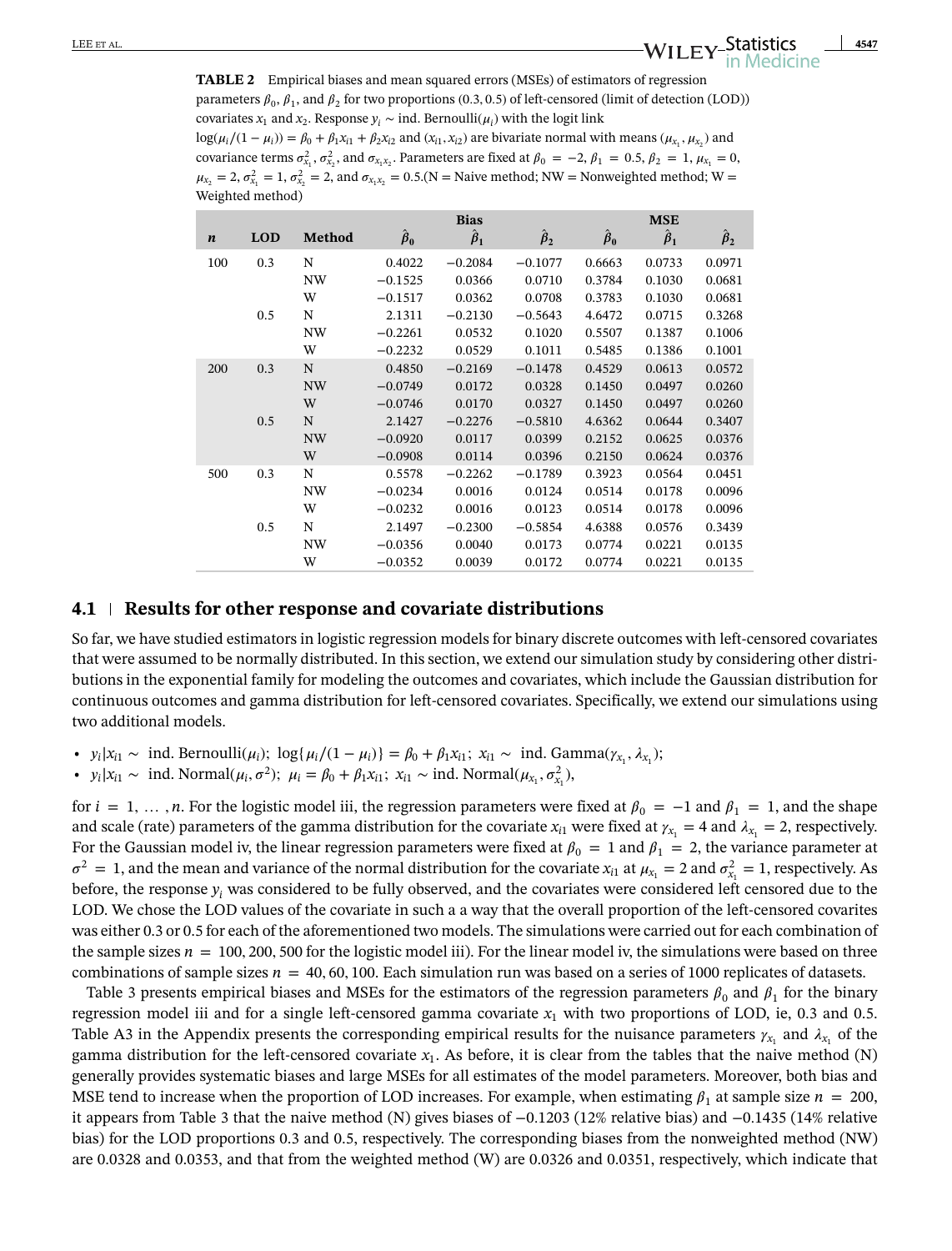<span id="page-9-0"></span>**TABLE 3** Empirical biases and mean squared errors (MSEs) of estimators of regression parameters  $\beta_0$  and  $\beta_1$  for two proportions  $(0.3, 0.5)$  of left-censored (limit of detection  $(LOD)$ ) covariate  $x_1$ . Response *y<sub>i</sub>* ~ ind. Bernoulli( $\mu$ <sub>*i*</sub>) with the logit link log( $\mu$ <sub>*i*</sub>/(1 −  $\mu$ <sub>*i*</sub>)) =  $\beta$ <sub>0</sub> +  $\beta$ <sub>1</sub>*x*<sub>1*i*</sub> and covariate  $x_{i1} \sim \text{ind. Gamma}(\gamma_{x_1}, \lambda_{x_1})$ . Parameters are fixed at  $\beta_0 = -1$ ,  $\beta_1 = 1$ ,  $\gamma_{x_1} = 4$ , and  $\lambda_{x_1} = 2$ . (N = Naive method; NW = Nonweighted method;  $W = Weighted method$ 

|                  |            |           |                              | <b>Bias</b>                  | <b>MSE</b>                   |                              |  |
|------------------|------------|-----------|------------------------------|------------------------------|------------------------------|------------------------------|--|
| $\boldsymbol{n}$ | <b>LOD</b> | Method    | $\hat{\boldsymbol{\beta}}_0$ | $\hat{\boldsymbol{\beta}}_1$ | $\hat{\boldsymbol{\beta}}_0$ | $\hat{\boldsymbol{\beta}}_1$ |  |
| 100              | 0.3        | N         | 0.3178                       | $-0.1083$                    | 0.3317                       | 0.0869                       |  |
|                  |            | NW        | $-0.0595$                    | 0.0554                       | 0.3771                       | 0.1233                       |  |
|                  |            | W         | $-0.0583$                    | 0.0549                       | 0.3769                       | 0.1233                       |  |
|                  | 0.5        | N         | 0.4093                       | $-0.1330$                    | 0.4072                       | 0.1003                       |  |
|                  |            | <b>NW</b> | $-0.0738$                    | 0.0562                       | 0.4817                       | 0.1482                       |  |
|                  |            | W         | $-0.0724$                    | 0.0557                       | 0.4811                       | 0.1479                       |  |
| 200              | 0.3        | N         | 0.3158                       | $-0.1203$                    | 0.2092                       | 0.0479                       |  |
|                  |            | <b>NW</b> | $-0.0428$                    | 0.0328                       | 0.1732                       | 0.0530                       |  |
|                  |            | W         | $-0.0422$                    | 0.0326                       | 0.1730                       | 0.0529                       |  |
|                  | 0.5        | N         | 0.4117                       | $-0.1435$                    | 0.2805                       | 0.0627                       |  |
|                  |            | <b>NW</b> | $-0.0507$                    | 0.0353                       | 0.2223                       | 0.0724                       |  |
|                  |            | W         | $-0.0501$                    | 0.0351                       | 0.2225                       | 0.0725                       |  |
| 500              | 0.3        | N         | 0.3220                       | $-0.1304$                    | 0.1523                       | 0.0312                       |  |
|                  |            | NW        | $-0.0252$                    | 0.0161                       | 0.0766                       | 0.0223                       |  |
|                  |            | W         | $-0.0250$                    | 0.0160                       | 0.0766                       | 0.0223                       |  |
|                  | 0.5        | N         | 0.4215                       | $-0.1543$                    | 0.2224                       | 0.0394                       |  |
|                  |            | NW        | $-0.0247$                    | 0.0161                       | 0.0863                       | 0.0262                       |  |
|                  |            | W         | $-0.0245$                    | 0.0160                       | 0.0863                       | 0.0262                       |  |

the NW and W methods are roughly unbiased. Both NW and W methods also appear to be equally efficient for large samples in terms of the MSEs. For small samples, however, the W method appears to give smaller biases and MSEs of the regression estimators, as compared to the NW method. For example, when estimating  $\beta_1$  at sample size  $n = 100$  and with the LOD proportion 0.5, the NW method gives a bias of 0.0562 and an MSE of 0.1482, whereas the W method provides a slightly smaller bias of 0.0557 and a smaller MSE of 0.1479.

Table [4](#page-10-0) presents empirical biases and MSEs for the estimators of the regression parameters  $\beta_0$  and  $\beta_1$  for the linear regression model iv and for a single left-censored normal covariate *x*<sup>1</sup> with two proportions of LOD, ie, 0.3 and 0.5. Table [A4](#page-16-1) in the Appendix presents the corresponding empirical results for the nuisance parameters  $\mu_{x_1}$  and  $\sigma_{x_1}$  of the normal distribution for the left-censored covariate  $x_1$ . Here, also, it is clear from the tables that the naive method (N) provides systematic biases and large MSEs for all parameter estimates. For example, when estimating  $\beta_0$  at sample size  $n = 100$ , it appears from Table [4](#page-10-0) that the naive method (N) gives biases of 0.2230 (22*%* relative bias) and 0.5446 (54*%* relative bias) for the LOD proportions 0.3 and 0.5, respectively. The corresponding biases from the nonweighted method (NW) are −0*.*0246 and −0*.*0285, and that from the weighted method (W) are −0*.*0212 and −0*.*0282, respectively, which indicate that the NW and W methods are roughly unbiased. Both NW and W methods are equally efficient for larger samples. For smaller samples, the W method generally provides smaller biases in the regression estimators, as compared to the NW method. For example, when estimating  $\beta_1$  at sample size  $n = 40$  and with the LOD proportion 0.3, the NW method gives a bias of 0.0155, whereas the W method provides a slightly smaller bias of 0.0138.

## **5 APPLICATION: MIREC COHORT STUDY**

The MIREC study<sup>17</sup> recruited around 2000 pregnant women between 2008 and 2011 from 10 sites across Canada. Partcipant inclusion criteria were the ability to consent and to communicate in English or French, age 18 years or older, less than 14 weeks gestation, willing to provide a sample of cord blood, and planning on delivering at a local hospital. Women with a certain medical history were excluded from the study. Biospecimens were collected during each trimester, at delivery, and in the early postnatal period. Questionnaires were administered during the first and third trimesters to collect demographic, lifestyle, medical history, use of natural health products and medications, and potential sources of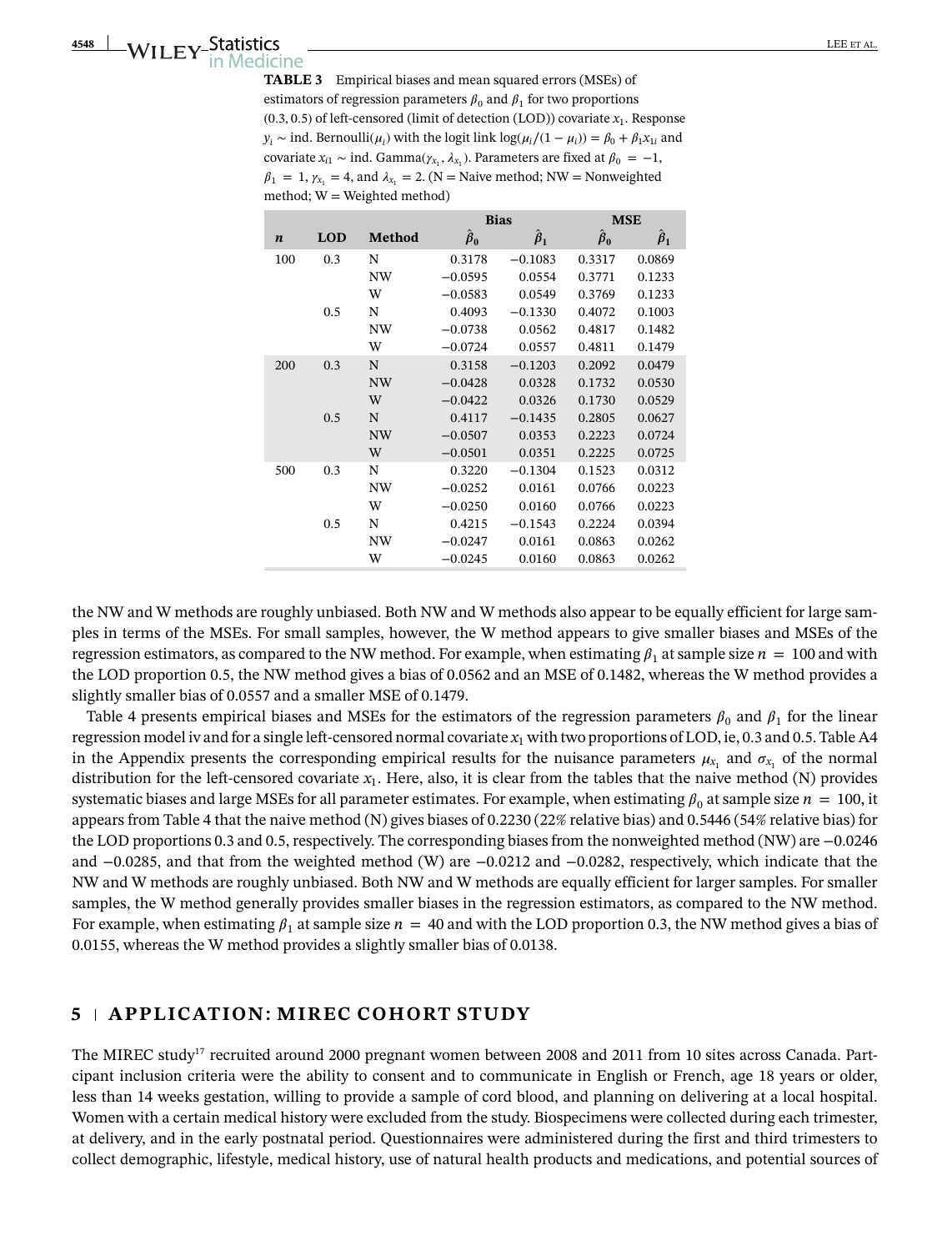<span id="page-10-0"></span>**TABLE 4** Empirical biases and mean squared errors (MSEs) of estimators of  $\beta_0$ ,  $\beta_1$ , and  $\sigma$  for two proportions (0.3, 0.5) of left-censored (limit of detection (LOD)) covariate *x*<sub>1</sub>. Response *y<sub>i</sub>* ~ ind. Normal( $\mu_i$ ,  $\sigma^2$ ) with  $\mu_i = \beta_0 + \beta_1 x_{1i}$  and covariate *x*<sub>i1</sub> ∼ ind. Normal( $\mu_{x_1}, \sigma_{x_1}^2$ ). Parameters are fixed at  $\beta_0 = 1$ ,  $\beta_1 = 2$ ,  $\sigma = 1$ ,  $\mu_{x_1} = 2$ , and  $\sigma_{x_1} = 1$ . (N = Naive method; NW = Nonweighted method; W = Weighted method)

|                  |            |               |                                  | <b>Bias</b>           |                |                              | <b>MSE</b>                   |                |
|------------------|------------|---------------|----------------------------------|-----------------------|----------------|------------------------------|------------------------------|----------------|
| $\boldsymbol{n}$ | <b>LOD</b> | <b>Method</b> | $\hat{\pmb{\beta}}_{\mathbf{0}}$ | $\hat{\pmb{\beta}}_1$ | $\hat{\sigma}$ | $\hat{\boldsymbol{\beta}}_0$ | $\hat{\boldsymbol{\beta}}_1$ | $\hat{\sigma}$ |
| 40               | 0.3        | N             | 0.2129                           | $-0.0765$             | 0.1069         | 0.2700                       | 0.0446                       | 0.0319         |
|                  |            | <b>NW</b>     | $-0.0370$                        | 0.0155                | $-0.0402$      | 0.2815                       | 0.0465                       | 0.0173         |
|                  |            | W             | $-0.0323$                        | 0.0138                | $-0.0393$      | 0.2831                       | 0.0467                       | 0.0173         |
|                  | 0.5        | N             | 0.5575                           | $-0.1846$             | 0.2747         | 0.5645                       | 0.0771                       | 0.1061         |
|                  |            | <b>NW</b>     | $-0.0611$                        | 0.0288                | $-0.0426$      | 0.4550                       | 0.0674                       | 0.0228         |
|                  |            | W             | $-0.0587$                        | 0.0281                | $-0.0410$      | 0.4575                       | 0.0678                       | 0.0228         |
| 60               | 0.3        | N             | 0.2388                           | $-0.0884$             | 0.1245         | 0.1983                       | 0.0334                       | 0.0292         |
|                  |            | <b>NW</b>     | $-0.0152$                        | 0.0049                | $-0.0255$      | 0.1693                       | 0.0298                       | 0.0110         |
|                  |            | W             | $-0.0122$                        | 0.0038                | $-0.0249$      | 0.1690                       | 0.0297                       | 0.0110         |
|                  | 0.5        | $\mathbf N$   | 0.5439                           | $-0.1812$             | 0.2876         | 0.4648                       | 0.0607                       | 0.1042         |
|                  |            | <b>NW</b>     | $-0.0348$                        | 0.0161                | $-0.0346$      | 0.3543                       | 0.0517                       | 0.0155         |
|                  |            | W             | $-0.0315$                        | 0.0150                | $-0.0336$      | 0.3547                       | 0.0520                       | 0.0154         |
| 100              | 0.3        | N             | 0.2230                           | $-0.0806$             | 0.1368         | 0.1369                       | 0.0216                       | 0.0274         |
|                  |            | <b>NW</b>     | $-0.0246$                        | 0.0089                | $-0.0121$      | 0.0978                       | 0.0162                       | 0.0068         |
|                  |            | W             | $-0.0212$                        | 0.0076                | $-0.0118$      | 0.0984                       | 0.0163                       | 0.0068         |
|                  | 0.5        | N             | 0.5446                           | $-0.1826$             | 0.2946         | 0.4029                       | 0.0504                       | 0.0990         |
|                  |            | <b>NW</b>     | $-0.0285$                        | 0.0111                | $-0.0258$      | 0.2008                       | 0.0290                       | 0.0087         |
|                  |            | W             | $-0.0282$                        | 0.0110                | $-0.0252$      | 0.2028                       | 0.0293                       | 0.0087         |

exposure data. A validated food frequency questionnaire was administered in the second trimester, along with blood and spot urine collection, blood pressure, clinical laboratory tests, and anthropometric measurements. In this study, we examined the association between the participants' birth outcomes (BOs) (eg, low birth weight and spontaneous abortion) and levels of chemical mixtures. We consider a dichotomous response variable *y*, representing the participants' health outcome, and covariates  $(x_1, \ldots, x_n)$ , measuring the levels of chemical concentrations. Considering a variable with high proportion of LOD observations provides little information on the model fitting, we therefore excluded those with more than 70% nondetects.

There were 38 available chemicals with less than 70% nondetects in the MIREC database and we used a backward elimination procedure based on likelihood deviances to choose the covariates (including the chemical mixtures) in our regression models that were found to be associated with each of the seven binary health outcomes, ie, (i) BO ( $0 =$  delivery of a live birth; 1 = spontaneous abortion); (ii) glucose tolerance outcome (OGTT\_1) (0 = normal; 1 = gestational diabetes mellitus (GDM)); (iii) glucose tolerance outcome (OGTT\_2) (0 = normal; 1 = impaired glucose tolerance (IGT)); (iv) whether an infant's weight was considered as low birth weight (birth weight  $\leq$  2500 grams) (LBW) (0 = normal; 1 = low birth weight); (v) whether an infant is considered large for gestational age  $(LGA)$  (0 = normal; 1 = large); (vi) whether an infant is considered small for gestational age gestational age infant  $(SGA)$  ( $0 = normal$ ; 1 = small); and (vii) whether it is a preterm birth for singleton live births PreB (0 = gestational age  $\geq$  37 weeks, 1 = gestational age  $\leq$  37 weeks). Note that GDM and IGT were categorized in accordance with guidelines from the Canadian Diabetes Association and the Society of Obstetricians and Gynaecologists of Canada, as described in the work of Shapiro et al[.21](#page-14-17) The LGA and SGA categories were  $\leq$  10th and  $\geq$  90th percentiles, respectively, as described in the work of Thomas et al.<sup>22</sup> The description, sources, and units of the chemical concentrations and their summary statistics are presented in Table [5.](#page-11-0) It is clear from the table that some of the chemical mixtures included measurements with a high proportion of detection limits. For example, the chemical dimethylphosphate (DMP) was measured with 21% LOD values, cotinine with 46% LOD values, and dimethylarsinic acid (DMAA) with 14% LOD values. The chemical concentrations were found to be positively skewed with a large variability in the measurements. To reduce the variability, we took the natural logarithm of the chemical concentrations and used them as covariates in the regression model. The histogram plots (not shown here) of the log-transformed values were found to be roughly symmetric and bell shaped, and we assumed that they followed a multivariate normal distribution with unknown mean and variance parameters, which are to be estimated along with the regression parameters by the proposed joint likelihood method as described earlier.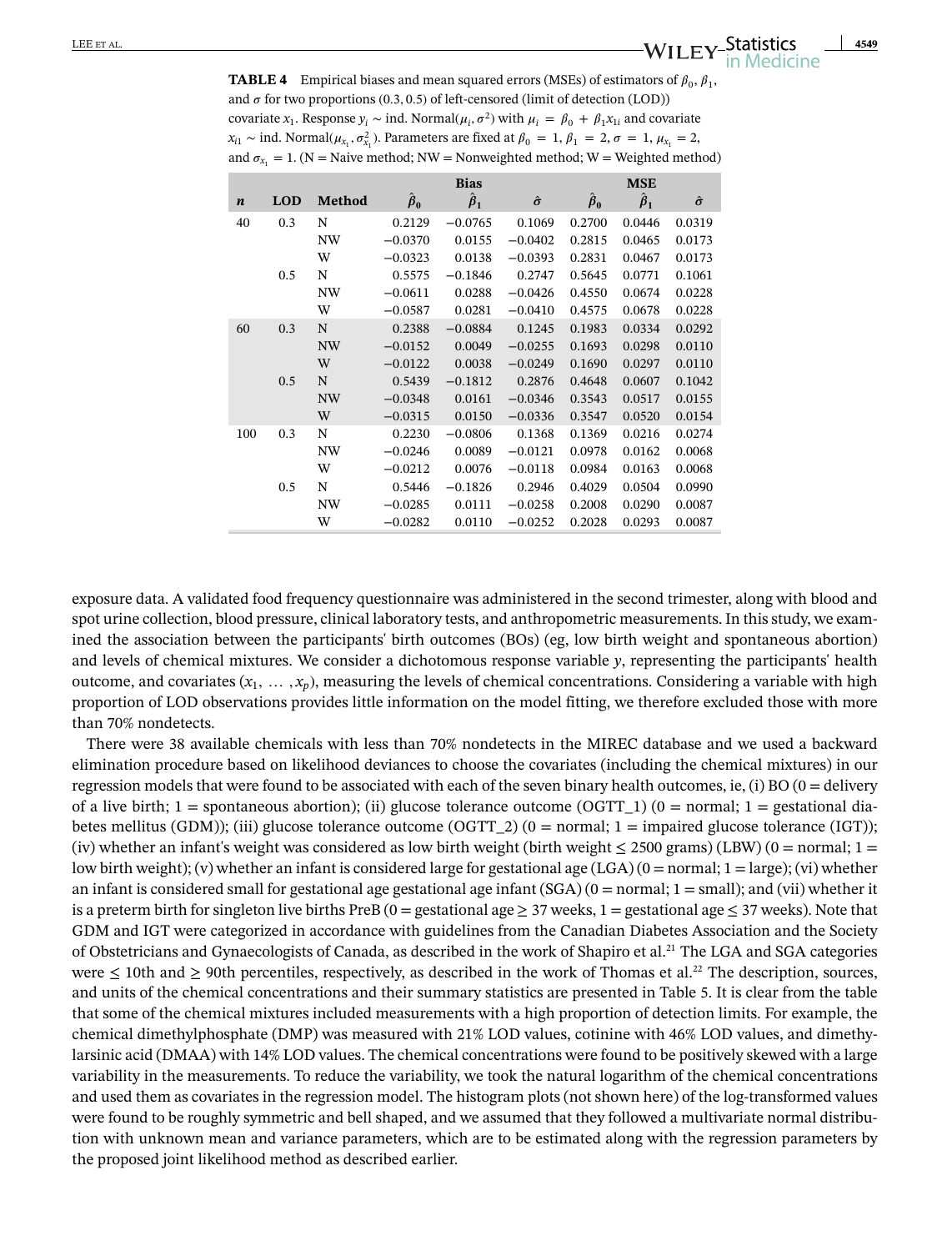## **4550 WILEY-Statistics CONSERVAL EXPRESSION CONSERVAL**

**TABLE 5** Definitions, sources, and units of chemical concentrations in MIREC study with summary statistics

<span id="page-11-0"></span>

| Abbreviation                     | Description                             | <b>Matrix</b> | Units       | $\%$ $\times$ LOD | <b>MEAN</b> | <b>STD</b> |
|----------------------------------|-----------------------------------------|---------------|-------------|-------------------|-------------|------------|
| Plasticisers                     |                                         |               |             |                   |             |            |
| MBzP                             | Mono benzyl phthalate                   | Urine         | $\mu$ g/L   | 0.50%             | 12.19       | 25.39      |
| <b>MEOHP</b>                     | Mono-(2-ethyl-5-oxohexyl) phthalate     | Urine         | $\mu$ g/L   | 0.28%             | 15.16       | 47.96      |
| <b>MEHHP</b>                     | Mono-(2-ethyl-5-hydroxyhexyl) phthalate | Urine         | $\mu$ g/L   | 0.62%             | 23.52       | 74.10      |
| Perfluroalkyl substances (PFASs) |                                         |               |             |                   |             |            |
| <b>PFOA</b>                      | Perfluorooctanoic acid                  | Plasma        | $\mu$ g/L   | 0.15%             | 1.95        | 1.24       |
| <b>PFHxS</b>                     | Perfluorohexane sulfonate               | Plasma        | $\mu$ g/L   | 4.12%             | 1.46        | 1.88       |
| PCBs                             |                                         |               |             |                   |             |            |
| <b>BPC170</b>                    | $2,2',3,3',4,4',5$ -heptachlorobiphenyl | Plasma        | $\mu$ g/L   | 46.82%            | 0.02        | 0.02       |
| Organophosphate Pesticides (OPs) |                                         |               |             |                   |             |            |
| <b>DMP</b>                       | Dimethylphosphate                       | Urine         | $\mu$ g/L   | 20.83%            | 5.26        | 8.72       |
| Organochlorine Pesticides (OCs)  |                                         |               |             |                   |             |            |
| <b>OXYCHLOR</b>                  | Oxychlordane                            | Plasma        | $\mu$ g/L   | 7.81%             | 0.01        | 0.01       |
| <b>TRANSNONA</b>                 | Trans-nonachlor                         | Plasma        | $\mu$ g/L   | 15.87%            | 0.02        | 0.02       |
| Arsenic species                  |                                         |               |             |                   |             |            |
| <b>ASAL</b>                      | Arsenobetaine                           | Urine         | $\mu$ mol/L | 51.16%            | 0.12        | 0.69       |
| <b>DMAA</b>                      | Dimethylarsinic acid                    | Urine         | $\mu$ mol/L | 14.12%            | 0.05        | 0.07       |
| Smoking Biomarker                |                                         |               |             |                   |             |            |
| <b>COTISE</b>                    | Cotinine                                | Plasma        | ng/mL       | 46.08%            | 5.98        | 27.52      |

Note that the substitution was applied on ≤LOD observations. LOD, limit of detection.

We fitted a binary regression model for each of the seven binary outcomes, ie, BO, OGTT\_1, OGTT\_2, LBW, LGA, SGA, and PreB, which were described as functions of the log-transformed values of the chemical mixtures used in the MIREC study. As the values of the chemical concentrations were left-censored due to the limits of detection, we obtained the estimates of the model parameters based on the proposed maximum likelihood method by addressing the issue of left-censoring in the chemical mixtures. To model the binary indicators of nondetects, we used Bahdaur models with simple "exchangeable" correlation structures. Note that, when describing the associations among the health outcomes and chemical mixtures, we adjusted the logistic regression models for other demographic variables including being a first-time mother, mother's smoking status, and prepregnancy BMI. Table [6](#page-12-0) presents estimates of the regression parameters and their corresponding standard errors obtained by each of the three estimation methods, ie, N, NW, and W, as considered earlier. Moreover, Table [A5](#page-17-0) in Appendix presents estimates of the nuisance parameters with their corresponding standard errors. The three methods appear to provide somewhat similar conclusions about the regression coefficients. The naive method (N), however, produces slightly different estimates than those obtained by the other two methods. For example, when the response is the BO, the naive method produces the estimated values 0.198 and −0*.*715 for the effects of the chemical mixtures COTISE and PFHxS, respectively, whereas the weighted method produces somewhat different estimated values of 0.174 and −0*.*770, respectively. Here, the discrepancies among the estimated regression coefficients are due to the fact the chemical COTISE contains a large proportion of left-censored values (46*%* LOD) in its measurements. The naive method generally produces systematic biases in the regression estimators in such a case, as we have observed in the simulation study earlier.

It is clear from Table [6](#page-12-0) that some of the health outcomes were associated with the chemical concentrations considered in the models. For example, higher concentrations of oxychlordane (OXYCHLOR) was associated with an increased risk of a low birth weight infant. Furthermore, higher concentrations of arsenobetaine (ASAL) was associated with an increased risk of a small for SGA. In particular, given a fixed value of cotinine, for every one unit increase in the logarithmic value of oxychlordane, the odds of having a low birth weight infant increases by 1.61 (= exp(0*.*477)) times, as obtained by the proposed method (W). Similarly, given a fixed value of perfluorooctanoic acid (PFOA), for every one unit increase in the logarithmic value of arsenobetaine, the odds of having a small for gestational age baby increases by 1.08 (= exp(0*.*173)) times. Among the two chemicals trans-nonachlor (TRANSNONA) and 2,2',3,3',4,4',5-heptachlorobiphenyl (BPC170) considered in the logistic regression model for preterm birth (infants born before 37 weeks), TRANSNONA appears to be significantly positively associated with the preterm birth (PreB), but the chemical BPC170 negatively associated with the preterm birth.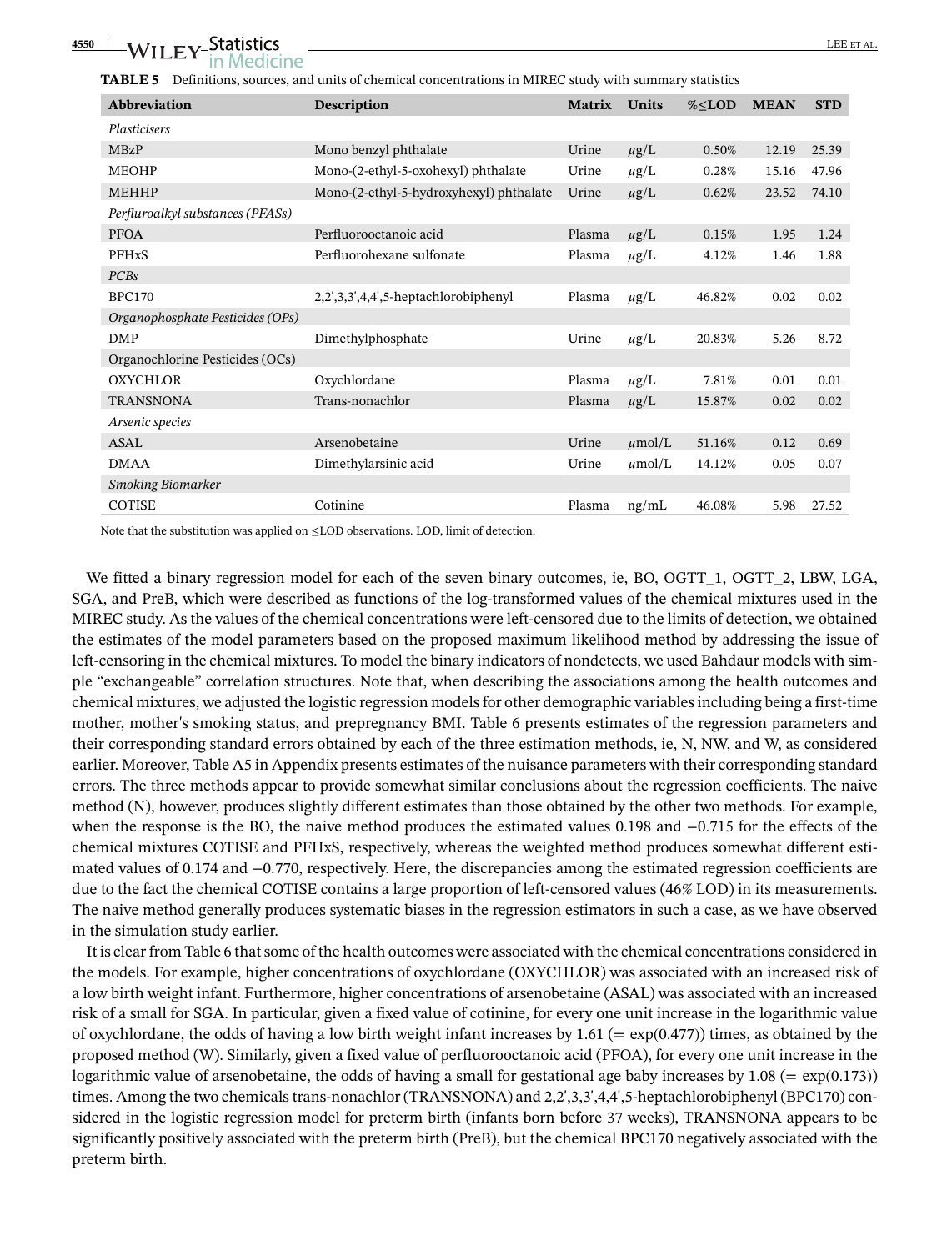## LEE ET AL. **4551**

<span id="page-12-0"></span>**TABLE 6** Estimates of regression parameters (standard errors in parentheses) from logistic regression fits to MIREC data. ( $N =$  Naive method;  $NW =$  Nonweighted method;  $W =$  Weighted method)

| $\mathbf{y}$ | $x_1$            | $\mathbf{x}_2$ | <b>Method</b> | $\hat{\boldsymbol{\beta}}_{\mathbf{0}}$ | $\hat{\boldsymbol{\beta}}_1$ | $\hat{\boldsymbol{\beta}}_2$ |
|--------------|------------------|----------------|---------------|-----------------------------------------|------------------------------|------------------------------|
| <b>BO</b>    | <b>COTISE</b>    | <b>PFHxS</b>   | N             | $-3.918_{(0.301)}$                      | $0.199_{(0.058)}$            | $-0.831_{(0.284)}$           |
|              |                  |                | <b>NW</b>     | $-3.917_{(0.301)}$                      | $0.174_{(0.061)}$            | $-0.874_{(0.287)}$           |
|              |                  |                | W             | $-3.937_{(0.294)}$                      | $0.177_{(0.063)}$            | $-0.876_{(0.288)}$           |
| OGTT_1       | <b>DMAA</b>      | <b>DMP</b>     | N             | $-0.960_{(0.664)}$                      | $0.582_{(0.167)}$            | $-0.574_{(0.201)}$           |
|              |                  |                | <b>NW</b>     | $-1.185_{(0.617)}$                      | $0.533_{(0.164)}$            | $-0.565_{(0.165)}$           |
|              |                  |                | W             | $-1.179_{(0.616)}$                      | $0.535_{(0.164)}$            | $-0.567_{(0.164)}$           |
| OGTT_2       | MEOHP            | <b>MEHHP</b>   | N             | $-3.905_{(0.405)}$                      | $-1.931_{(0.781)}$           | $1.819_{(0.755)}$            |
|              |                  |                | <b>NW</b>     | $-3.909_{(0.403)}$                      | $-2.017_{(0.790)}$           | $1.891_{(0.761)}$            |
|              |                  |                | W             | $-3.908_{(0.403)}$                      | $-2.012_{(0.790)}$           | $1.887_{(0.761)}$            |
| <b>LBW</b>   | <b>OXYCHLOR</b>  | <b>COTISE</b>  | N             | $-0.143_{(0.750)}$                      | $0.523_{(0.172)}$            | $0.069_{(0.033)}$            |
|              |                  |                | <b>NW</b>     | $-0.413_{(0.757)}$                      | $0.474_{(0.169)}$            | $0.040_{(0.039)}$            |
|              |                  |                | W             | $-0.411_{(0.754)}$                      | $0.477_{(0.169)}$            | $0.038_{(0.039)}$            |
| <b>LGA</b>   | MBzP             | <b>DMAA</b>    | N             | $-3.261_{(0.43)}$                       | $0.183_{(0.065)}$            | $-0.252_{(0.101)}$           |
|              |                  |                | <b>NW</b>     | $-3.355_{(0.413)}$                      | $0.179_{(0.067)}$            | $-0.269_{(0.091)}$           |
|              |                  |                | W             | $-3.352_{(0.413)}$                      | $0.179_{(0.067)}$            | $-0.269_{(0.091)}$           |
| <b>SGA</b>   | <b>PFOA</b>      | <b>ASAL</b>    | N             | $-1.933_{(0.316)}$                      | $0.303_{(0.208)}$            | $0.130_{(0.060)}$            |
|              |                  |                | <b>NW</b>     | $-1.794_{(0.331)}$                      | $0.296_{(0.196)}$            | $0.174_{(0.055)}$            |
|              |                  |                | W             | $-1.794_{(0.331)}$                      | $0.295_{(0.196)}$            | $0.173_{(0.055)}$            |
| PreB         | <b>TRANSNONA</b> | <b>BPC170</b>  | N             | $-1.186_{(0.784)}$                      | $0.448_{(0.175)}$            | $-0.099_{(0.185)}$           |
|              |                  |                | <b>NW</b>     | $-1.874_{(0.697)}$                      | $0.445_{(0.175)}$            | $-0.265_{(0.139)}$           |
|              |                  |                | W             | $-1.879_{(0.700)}$                      | $0.444_{(0.175)}$            | $-0.265_{(0.140)}$           |

Note: Bold faced numbers indicate significant coefficients from t-tests of nonzero coefficients at 5% level of significance. The seven binary health outcomes are defined as follows: (i) BO: birth outcome (0 = delivery of a live birth; 1 = spontaneous abortion), (ii) OGTT\_1: glucose tolerance outcome (0 = normal; 1 = GDM, (iii) OGTT\_2: glucose tolerance outcome ( $0 =$  normal;  $1 =$  IGT), (iv) LBW: whether an infant's weight was considered as low birth weight (birth weight  $\leq$  2500 grams) (0 = normal; 1 = low birth weight), (v) LGA: whether an infant is considered large for gestational age  $(0 = normal; 1 = large)$ , (vi) SGA: whether an infant is considered small for gestational age (0 = normal; 1 = small), and (vii) PreB: whether it is a preterm birth for singleton live births (0 = gestational age  $\geq$ 37 weeks; 1 = gestational age  $\leq$  37 weeks). Based on Akaike information criterion values for model selection, the adjusted covariate prepregnancy BMI is chosen for all outcome except for outcome SGA, where both the first-time mother and prepregnancy BMI are chosen by the model selection criteria.

## **6 DISCUSSION**

We often encounter problems of nondetects in clinical and environmental studies, where it is necessary to address the issue of nondetects for a valid statistical inference. We have developed and studied a novel method for analyzing data in the framework of generalized linear models with covariates subject to detection limits. The finite-sample properties of the proposed estimators are investigated using Monte Carlo simulations, where we have shown that our proposed method generally provides efficient estimators in terms of smaller biases and smaller MSEs as compared to its other competitors. Among the methods studied, the substitution method is the simplest and it is also easy to implement. However, this naive method provides estimators that are generally biased and inefficient, and hence is not recommended.

The proposed W method requires an assumption on the joint density function  $f_x(x|\alpha)$  of the vector of covariates **x**, where, in practice, the "true density" is unknown. We have investigated the robustness of the proposed method to violations of the distributional assumptions. In fact, when the shapes of the individual covariate distributions are roughly symmetric and bell shaped, their joint distribution can be safely approximated by a multivariate normal distribution. A slight deviation from normality (eg, when the true distribution is *t*) may not have much impact on the regression estimators. In the case of asymmetric distributions of the covariates, we considered using independent gamma distributions, which were found to be useful for robustly modeling the asymmetry in the distribution. For a completely unknown covariate distribution, one can also consider approximating the density function by a nonparameteric approach. This, however, is beyond the scope of the current study.

We have presented an application of the proposed method by analyzing actual data from the MIREC cohort study, where we investigated the effects of exposure to chemicals on the health outcomes of pregnant women and their newborns in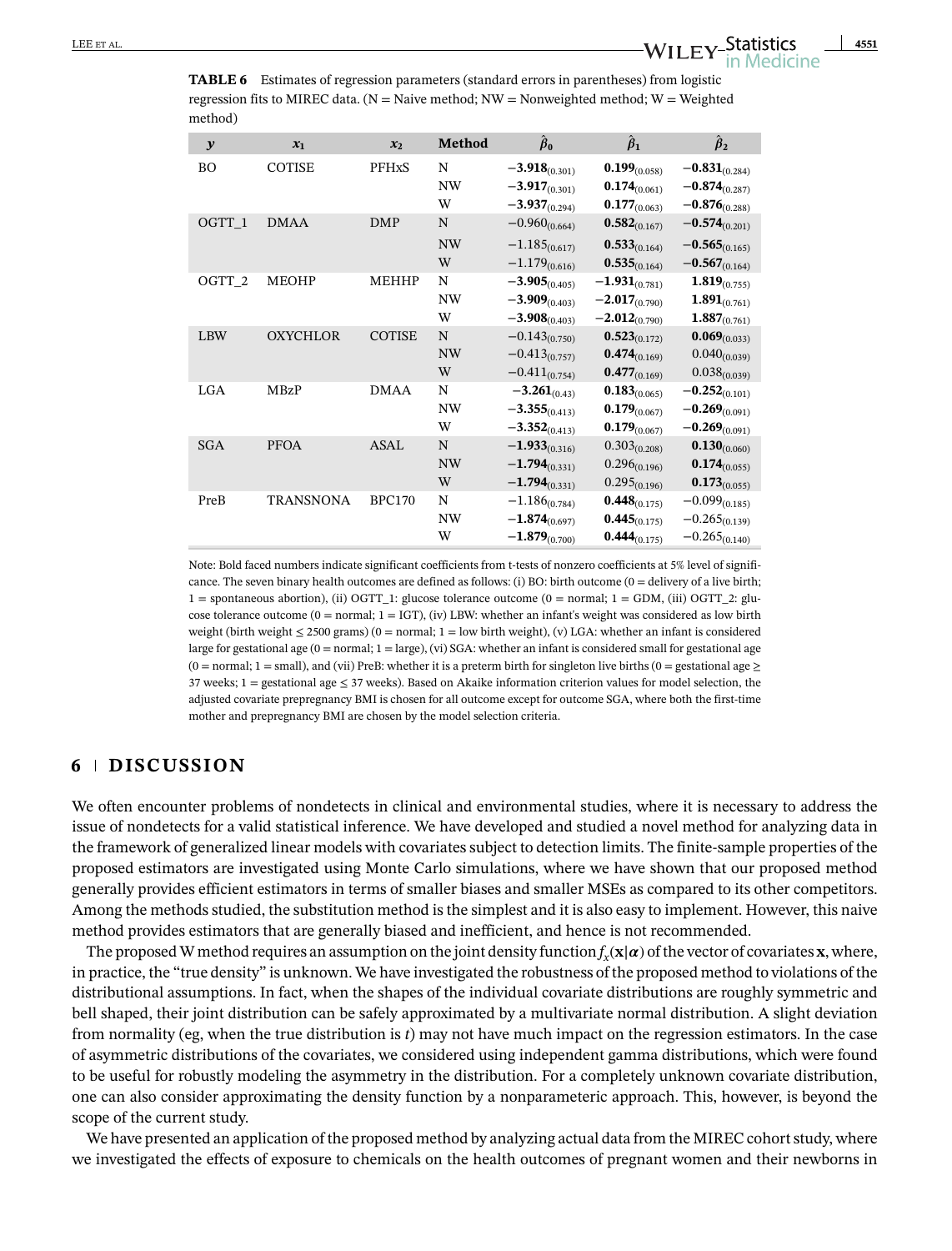## **4552 WILEY-Statistics LEE ET AL.**

Canada. We have found some associations between chemicals and health conditions of pregnant women and their infants. Specifically, higher concentrations of arsenobetaine, cotinine, dimethylarsinic acid, mono-(2-ethyl-5-hydroxyhexyl) phthalate (MEHHP), oxychlordane, mono benzyl phthalate (MBzP), perfluorooctanoic acid (PFOA), and trans-nonachlor appeared to be statistically associated with higher risks of adverse health outcomes. On the other hand, higher concentrations of perfluorohexane sulfonate (PFHxs), DMP, mono-(2-ethyl-5-oxohexyl) phthalate (MEOHP), and DMAA were statistically associated with lower risks of spontaneous abortion, GDM, IGT, and delivering a large infant, respectively.

Our Monte Carlo study indicates that the proposed weighted (W) method is generally more efficient than the nonweighted (NW) method when the sample size is small. The two methods appear to be equally efficient for larger samples as considered in the simulations. Further study of the models (not shown here) showed that, when a model contains multiple covariates with different proportions of nondetects, the W method generally performs better than the NW method irrespective of the sample size. This behavior is also observed in the MIREC data analysis, where measurements were obtained from a large group of  $n = 1983$  individuals. As can be seen from Table [6,](#page-12-0) when fitting the response OGTT\_2 as a function of the chemicals MEOHP and MEHHP with different proportions of nondetects (28*%* LOD for MEOHP and 62*%* LOD for MEHHP), the proposed W method provides estimates of the regression coefficients with smaller standard errors as compared to the NW method.

In observational epidemiological studies, in addition to a group of main factors of interest, it is common to adjust for potential confounding factors. In order for a variable to be considered as a confounder<sup>23</sup> (i) the variable must be independently associated with the outcome (ie, be a risk factor); (ii) the variable must be associated with the exposure under study in the source population, that is, it must be unequally distributed between exposure groups; and (iii) it should not lie on the causal pathway between exposure and disease. In the MIREC analysis, we studied the effects of the chemical contaminants on the health outcomes based on logistic regression models, where we considered adjusting the models for the effects of some demographic variables, which included the binary indicators being a first-time mother (parity), mother's smoking status, and prepregnancy BMI. The variables to be included in the models were chosen by the likelihood-based Akaike information criterion for model selection, rather than the Change-in-Estimate criterion<sup>24</sup> for identifying confounders. The effects of the contaminants examined in the paper remain after adjusting for those variables. Further research needs to be done to evaluate the best approach for identifying and controlling for potential confounders in models with multiple chemical exposures.

Note that, for describing the joint distribution of the binary indicators  $\mathbf{v} = (v_1, \dots, v_p)'$  of nondetects, we have used a multivariate Bahadur model for correlated binary data. The Bahadur model is attractive in that, under this model, the marginal distribution of the individual binary outcome  $v_i$  is a simple Bernoulli distribution with the probability of success  $\pi$ <sub>i</sub>. In fact, when the associations among the binary indicators are not strong enough, the joint Bahadur distribution may be simply approximated by the product of individual Bernoulli distributions of the binary indicators  $(v_1, \ldots, v_p)$ . The choice of the association parameters for the Bahadur model is a practical issue. For left-censored covariates as considered in this article, we recommend a simple "working correlation" structure, such as the exchangeable correlation structure, for the multivariate binary outcomes. We, however, have not studied in detail yet how the proposed W method under a "misspecified Bahadur model" would compare with the NW method, where the NW method provides consistent estimators irrespective of the distribution of the binary indicators of nondetects. From a limited simulation study (not shown here), we found that, in the case of weak correlations among the binary indicators, the assumption of "working independence" also leads to efficient estimators of the model parameters.

An important feature of the chemical exposure data is that measurements on the exposures included a number of extreme observations. It would be interesting to investigate how the classical estimators are influenced by the extreme observations or "outliers" in the data. In the presence of "influential outliers" in the data, a robust method may be explored to bound the influence of such outliers. Work remains to be done in this direction. We intend to develop a robust method for censored data in future research.

#### **ACKNOWLEDGEMENTS**

The authors thank the referees and the associate editor for very helpful comments and suggestions that led to significant improvements of the manuscript. We also thank all the MIREC participants and the staff at the coordinating center and each recruitment site, as well as the MIREC study group. The MIREC study was funded by the Health Canada's Chemicals Management Plan, the Canadian Institute of Health Research (grant # MOP - 81285), and the Ontario Ministry of the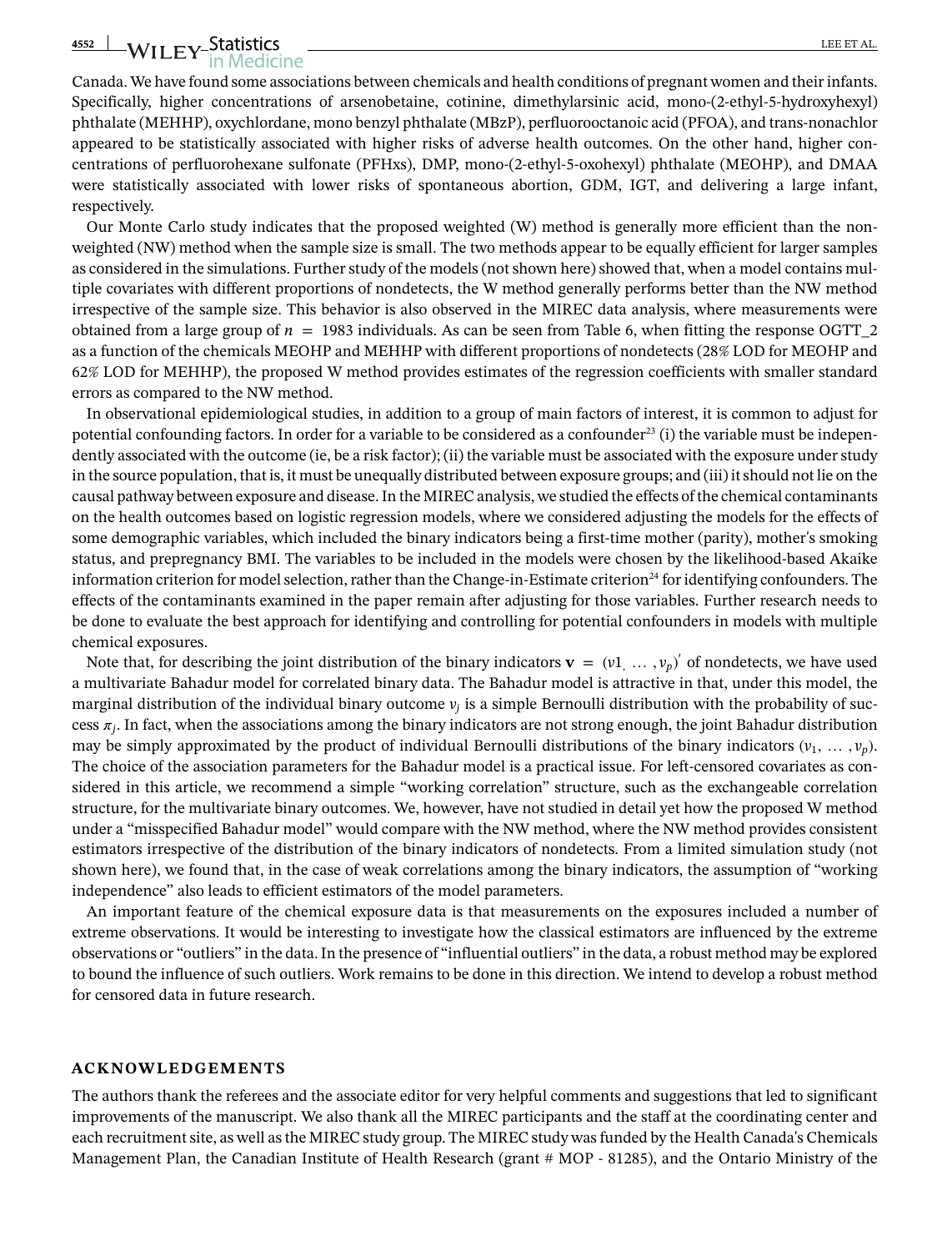LEE ET AL. **4553**

Environment. Sanjoy Sinha is grateful for the support provided by a grant from the Natural Sciences and Engineering Research Council of Canada.

## **ORCID**

*Wan-Chen Lee* <http://orcid.org/0000-0002-8798-5695>

## **REFERENCES**

- <span id="page-14-0"></span>1. Cole SR, Chu H, Nie L, Schisterman EF. Estimating the odds ratio when exposure has a limit of detection. *Int J Epidemiol*. 2009;38:1674-1680.
- <span id="page-14-2"></span><span id="page-14-1"></span>2. Thompson M, Nelson KP. Linear regression with Type I interval- and left-censored response data. *Environ Ecol Stat*. 2003;10:221-230.
- <span id="page-14-3"></span>3. Helsel DR. *Statistics for Censored Environmental Data Using Minitab and R*. 2nd ed. Hoboken, NJ: John Wiley & Sons; 2012.
- 4. Helsel DR. Fabricating data: how substituting values for nondetects can ruin results, and what can be done about it. *Chemosphere*. 2006;65:2434-2439.
- <span id="page-14-5"></span>5. Herring AH. Nonparametric Bayes shrinkage for assessing exposures to mixtures subject to limits of detection. *Epidemiology*. 2010;21:S71-S76.
- <span id="page-14-6"></span>6. May RC, Ibrahim JG, Chu H. Maximum likelihood estimation in generalized linear models with multiple covariates subject to detection limits. *Statist Med*. 2011;30:2551-2561.
- <span id="page-14-8"></span><span id="page-14-7"></span>7. Sattar A, Sinha SK, Morris NJ. A parametric survival model when a covariate is subject to left-censoring. *J Biom Biostat*. 2012;S3:002.
- <span id="page-14-9"></span>8. Sattar A, Sinha SK, Wang X, Li Y. Frailty models for pneumonia to death with a left-censored covariate. *Statist Med*. 2015;34:2266-2280.
- 9. Bernhardt PW, Wang HJ, Zhang D. Statistical models for generalized linear models with covariates subject to detection limits. *Stat Biosci*. 2015;7:68-89.
- 10. Holstein CA, Griffin M, Hong J, Sampson PD. Statistical method for determining and comparing limits of detection of bioassays. *Anal Chem*. 2015;87:9795-9801.
- 11. LaFleur B, Lee W, Billhiemer D, Lockhart C, Liu J, Merchant N. Statistical methods for assays with limits of detection: serum bile acid as a differentiator between patients with normal colons, adenomas, and colorectal cancer. *J Carcinog*. 2011;10:12.
- 12. Lubin JH, Colt JS, Camann D, et al. Epidemiologic evaluation of measurement data in the presence of detection limits. *Environ Health Perspect*. 2004;112:1691-1696.
- <span id="page-14-10"></span><span id="page-14-4"></span>13. Wood MD, Beresford NA, Copplestone D. Limit of detection values in data analysis: Do they matter? *Radioprotection*. 2011;46(6):S85-S90.
- 14. Richardson DB, Ciampi A. Effects of exposure measurement error when an exposure variable is constrained by a lower limit. *Am J Epidemiol*. 2003;157:355-363.
- <span id="page-14-11"></span>15. Schisterman E, Vexler A, Whitcomb B, Liu A. The limitations due to exposure detection limits for regression models. *Am J Epidemiol*. 2006;163:374-383.
- <span id="page-14-12"></span>16. Nie L, Chu H, Liu C, Cole SR, Vexler A, Schisterman EF. Linear regression with an independent variable subject to a detection limit. *Epidemiology*. 2010;21:S17-S24.
- <span id="page-14-13"></span>17. Arbuckle TE, Fraser WD, Fisher M, et al. Cohort profile: the maternal-infant research on environmental chemicals research platform. *Paediatr Perinat Epidemiol*. 2013;27:415-425.
- <span id="page-14-15"></span><span id="page-14-14"></span>18. McCullagh P, Nelder JA. *Generalized Linear Models*. 2nd ed. London, UK: Chapman & Hall/CRC; 1989.
- 19. Bahadur RR. A representation of the joint distribution of responses to *n* dichotomous items. In: *Studies in Item Analysis and Prediction*. Stanford, CA: Stanford University Press; 1961:158-168.
- <span id="page-14-17"></span><span id="page-14-16"></span>20. McCulloch CE. Maximum likelihood algorithms for generalized linear mixed models. *J Am Stat Assoc*. 1997;92:162-170.
- 21. Shapiro GD, Dodds L, Arbuckle TE, et al. Exposure to phthalates, bisphenol A and metals in pregnancy and the association with impaired glucose tolerance and gestational diabetes mellitus: the MIREC study. *Environ Int*. 2015;83:63-71.
- <span id="page-14-18"></span>22. Thomas S, Arbuckle TE, Fisher M, Fraser WD, Ettinger A, King W. Metals exposure and risk of small-for-gestational age birth in a Canadian birth cohort: the MIREC study. *Environ Res*. 2015;140:430-439.
- <span id="page-14-20"></span><span id="page-14-19"></span>23. Rothman KJ. *Modern Epidemiology*. Boston, MA: Little, Brown & Co; 1986.
- 24. Lee PH. Is a cutoff of 10% appropriate for the change-in-estimate criterion of confounder identification? *J Epidemiol*. 2014;24(2):161-167.

**How to cite this article:** Lee W-C, Sinha SK, Arbuckle TE, Fisher M. Estimation in generalized linear models under censored covariates with an application to MIREC data. *Statistics in Medicine*. 2018;37:4539–4556. <https://doi.org/10.1002/sim.7942>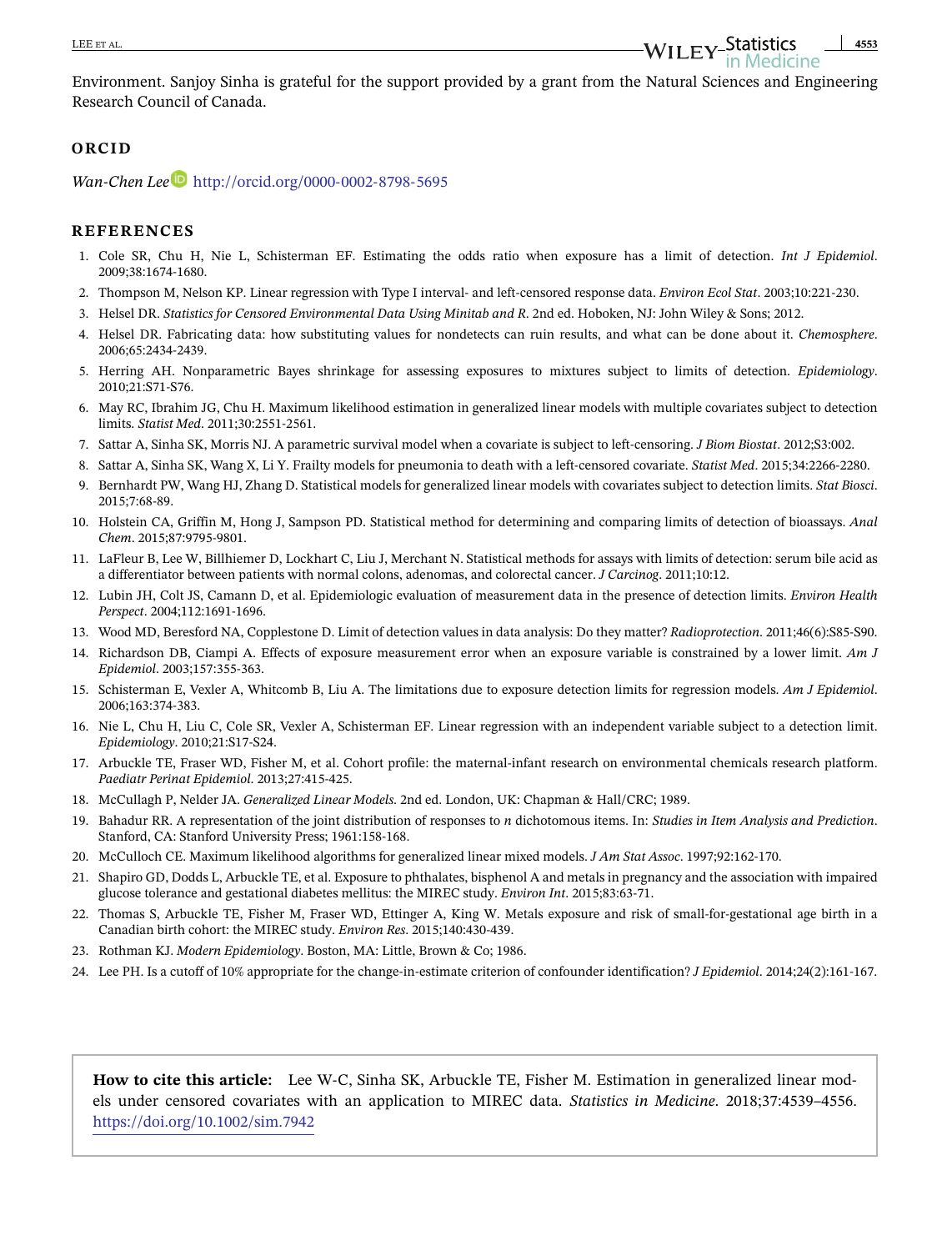## **APPENDIX**

## Tables A1-A5: Simulation results for estimators of nuisance parameters

<span id="page-15-0"></span>**TABLE A1** Empirical biases and mean squared errors (MSEs) of estimators of nuisance parameters  $\mu_{x_1}$  and  $\sigma_{x_1}$  for two proportions (0.3, 0.5) of left-censored (limit of detection (LOD)) covariate  $x_1$ . Response  $y_i \sim \text{ind. Bernoulli}(\mu_i)$  with the logit link  $log(\mu_i/(1 - \mu_i)) = \beta_0 + \beta_1 x_{1i}$  and covariate  $x_{i1} \sim \text{ind. Normal}(\mu_{x_1}, \sigma_{x_1}^2)$ . Parameters are fixed at  $\beta_0 = -2$ ,  $\beta_1 = 0.5$ ,  $\mu_{x_1} = 0$ , and  $\sigma_{x_1}^2 = 1$ . (N = Naive method; NW = Nonweighted method;  $W = Weighted method$ 

|                  |            |             | <b>Bias</b>       |                      | <b>MSE</b>        |                      |
|------------------|------------|-------------|-------------------|----------------------|-------------------|----------------------|
| $\boldsymbol{n}$ | <b>LOD</b> | Method      | $\hat{\mu}_{x_1}$ | $\hat{\sigma}_{x_1}$ | $\hat{\mu}_{x_1}$ | $\hat{\sigma}_{x_1}$ |
| 100              | 0.3        | N           | $-0.4809$         | 0.5979               | 0.2552            | 0.3625               |
|                  |            | <b>NW</b>   | $-0.0021$         | $-0.0015$            | 0.0109            | 0.0079               |
|                  |            | W           | $-0.0031$         | $-0.0008$            | 0.0111            | 0.0080               |
|                  | 0.5        | N           | $-0.8493$         | 0.6959               | 0.7491            | 0.4867               |
|                  |            | NW          | $-0.0031$         | $-0.0020$            | 0.0152            | 0.0120               |
|                  |            | W           | $-0.0045$         | $-0.0013$            | 0.0153            | 0.0120               |
| 200              | 0.3        | $\mathbf N$ | $-0.4801$         | 0.5988               | 0.2437            | 0.3611               |
|                  |            | <b>NW</b>   | $-0.0006$         | $-0.0039$            | 0.0059            | 0.0040               |
|                  |            | W           | $-0.0011$         | $-0.0036$            | 0.006             | 0.0040               |
|                  | 0.5        | N           | $-0.8515$         | 0.6982               | 0.7396            | 0.4887               |
|                  |            | <b>NW</b>   | $-0.0013$         | $-0.0038$            | 0.0076            | 0.0058               |
|                  |            | W           | $-0.0022$         | $-0.0034$            | 0.0076            | 0.0058               |
| 500              | 0.3        | N           | $-0.4805$         | 0.6030               | 0.2357            | 0.3646               |
|                  |            | NW          | $-0.0003$         | $-0.0004$            | 0.0021            | 0.0016               |
|                  |            | W           | $-0.0003$         | $-0.0004$            | 0.0022            | 0.0016               |
|                  | 0.5        | N           | $-0.8511$         | 0.7017               | 0.7300            | 0.4929               |
|                  |            | <b>NW</b>   | $-0.0013$         | 0.0002               | 0.0029            | 0.0024               |
|                  |            | W           | $-0.0014$         | 0.0003               | 0.0030            | 0.0025               |
|                  |            |             |                   |                      |                   |                      |

<span id="page-15-1"></span>**TABLE A2** Empirical biases and mean squared errors (MSEs) of estimators of nuisance parameters  $\mu_{x_1}, \mu_{x_2}, \sigma_{x_3}$ , and  $\rho_{x_1x_2} = \text{corr}(x_1, x_2)$  for two proportions (0.3, 0.5) of left-censored (limit of detection (LOD)) covariates  $x_1$  and  $x_2$ . Response *y*<sub>i</sub> ∼ ind. Bernoulli( $\mu$ <sub>i</sub>) with the logit link log( $\mu$ <sub>i</sub>/(1 −  $\mu$ <sub>i</sub>)) =  $\beta$ <sub>0</sub> +  $\beta$ <sub>1</sub>*x*<sub>i1</sub> +  $\beta$ <sub>2</sub>*x*<sub>i2</sub> and (*x*<sub>i1</sub>, *x*<sub>i2</sub>) are bivariate normal with means ( $\mu$ <sub>*x*<sub>1</sub></sub>,  $\mu$ <sub>*x*<sub>2</sub></sub>) and covariance terms  $\sigma_{x_1}^2$ ,  $\sigma_{x_2}^2$ , and  $\sigma_{x_1x_2}$ . Parameters are fixed at  $\beta_0 = -2$ ,  $\beta_1 = 0.5$ ,  $\beta_2 = 1$ ,  $\mu_{x_1} = 0$ ,  $\mu_{x_2} = 2$ ,  $\sigma_{x_1}^2 = 1$ ,  $\sigma_{x_2}^2 = 2$ , and  $\sigma_{x_1x_2} = 0.5$ . (N = Naive method; NW = Nonweighted method; W = Weighted method)

|                  |            |           |                   |                      | <b>Bias</b>                    |                      |                       |                                         |                      | <b>MSE</b>                     |                      |                       |
|------------------|------------|-----------|-------------------|----------------------|--------------------------------|----------------------|-----------------------|-----------------------------------------|----------------------|--------------------------------|----------------------|-----------------------|
| $\boldsymbol{n}$ | <b>LOD</b> | Method    | $\hat{\mu}_{x_1}$ | $\hat{\sigma}_{x_1}$ | $\hat{\boldsymbol{\mu}}_{x_2}$ | $\hat{\sigma}_{x_2}$ | $\hat{\rho}_{x_1x_2}$ | $\hat{\boldsymbol{\mu}}_{\mathbf{x}_1}$ | $\hat{\sigma}_{x_1}$ | $\hat{\boldsymbol{\mu}}_{x_2}$ | $\hat{\sigma}_{x_2}$ | $\hat{\rho}_{x_1x_2}$ |
| 100              | 0.3        | N         | $-0.4801$         | 0.5899               | $-0.4243$                      | 0.7348               | $-0.0321$             | 0.2555                                  | 0.3558               | 0.2622                         | 0.5895               | 0.0101                |
|                  |            | <b>NW</b> | $-0.0052$         | $-0.0020$            | $-0.0019$                      | $-0.0087$            | $-0.0006$             | 0.0108                                  | 0.0078               | 0.0447                         | 0.0272               | 0.0098                |
|                  |            | W         | $-0.0063$         | $-0.0014$            | $-0.0039$                      | $-0.0072$            | $-0.0006$             | 0.0113                                  | 0.0079               | 0.0467                         | 0.0283               | 0.0098                |
|                  | 0.5        | N         | $-0.8432$         | 0.6846               | $-1.6719$                      | 1.3656               | $-0.0549$             | 0.7416                                  | 0.4751               | 2.9311                         | 1.8900               | 0.0130                |
|                  |            | <b>NW</b> | $-0.0054$         | $-0.0034$            | 0.0013                         | $-0.0170$            | $-0.0015$             | 0.0150                                  | 0.0124               | 0.0637                         | 0.0483               | 0.0135                |
|                  |            | W         | $-0.0072$         | $-0.0026$            | $-0.0019$                      | $-0.0157$            | $-0.0016$             | 0.0151                                  | 0.0125               | 0.0645                         | 0.0487               | 0.0135                |
| 200              | 0.3        | N         | $-0.4831$         | 0.6019               | $-0.4362$                      | 0.7542               | $-0.0327$             | 0.2463                                  | 0.3649               | 0.2309                         | 0.5900               | 0.0055                |
|                  |            | <b>NW</b> | $-0.0024$         | $-0.0001$            | $-0.0066$                      | $-0.0068$            | 0.0006                | 0.0057                                  | 0.0041               | 0.0221                         | 0.0132               | 0.0048                |
|                  |            | W         | $-0.0031$         | 0.0003               | $-0.0074$                      | $-0.0062$            | 0.0006                | 0.0058                                  | 0.0041               | 0.0228                         | 0.0135               | 0.0048                |
|                  | 0.5        | N         | $-0.8542$         | 0.6999               | $-1.7114$                      | 1.3949               | $-0.0512$             | 0.7440                                  | 0.4911               | 2.9878                         | 1.9514               | 0.0072                |
|                  |            | <b>NW</b> | $-0.0046$         | 0.0013               | $-0.0096$                      | $-0.0061$            | 0.0036                | 0.0076                                  | 0.0062               | 0.0312                         | 0.0265               | 0.0064                |
|                  |            | W         | $-0.0057$         | 0.0018               | $-0.0110$                      | $-0.0056$            | 0.0035                | 0.0078                                  | 0.0062               | 0.0316                         | 0.0266               | 0.0064                |
| 500              | 0.3        | N         | $-0.4797$         | 0.6032               | $-0.4373$                      | 0.7671               | $-0.0333$             | 0.2352                                  | 0.3649               | 0.2066                         | 0.5974               | 0.0029                |
|                  |            | <b>NW</b> | 0.0004            | $-0.0002$            | $-0.0053$                      | 0.0018               | $-0.0013$             | 0.0023                                  | 0.0015               | 0.0084                         | 0.0053               | 0.0020                |
|                  |            | W         | 0.0003            | $-0.0001$            | $-0.0060$                      | 0.0024               | $-0.0013$             | 0.0023                                  | 0.0015               | 0.0086                         | 0.0056               | 0.0020                |
|                  | 0.5        | N         | $-0.8502$         | 0.7021               | $-1.7059$                      | 1.4027               | $-0.0551$             | 0.7286                                  | 0.4935               | 2.9343                         | 1.9696               | 0.0049                |
|                  |            | NW        | $-0.0004$         | 0.0004               | $-0.0046$                      | 0.0001               | $-0.0014$             | 0.0030                                  | 0.0024               | 0.0123                         | 0.0093               | 0.0026                |
|                  |            | W         | $-0.0007$         | 0.0006               | $-0.0050$                      | 0.0003               | $-0.0014$             | 0.0030                                  | 0.0024               | 0.0125                         | 0.0093               | 0.0026                |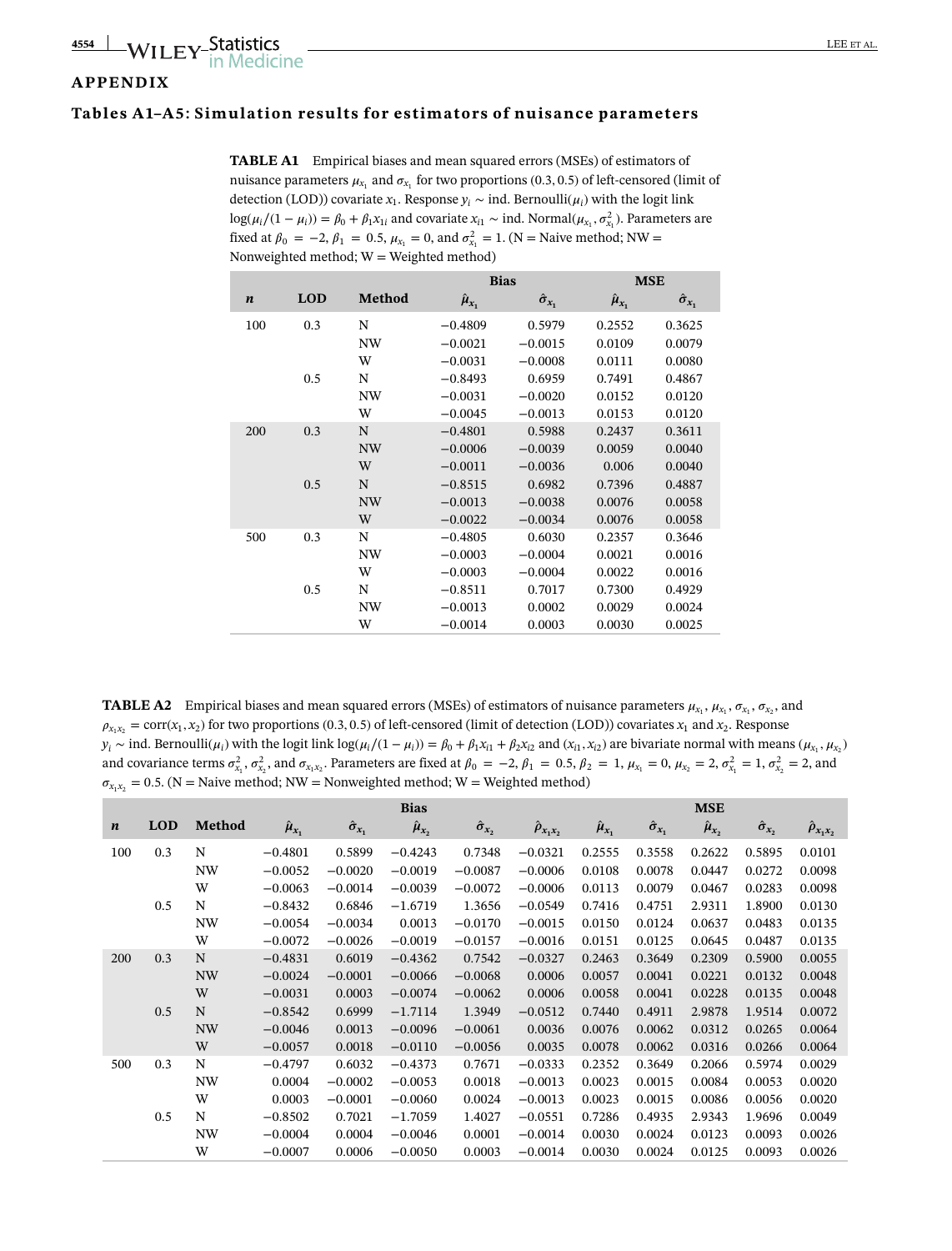<span id="page-16-0"></span>**TABLE A3** Empirical biases and mean squared errors (MSEs) of estimators of nuisance parameters  $\gamma_{x_1}$  and  $\lambda_{x_1}$  for two proportions (0*.*3*,* 0*.*5) of left-censored (limit of detection (LOD)) covariate *x*<sub>1</sub>. Response *y<sub>i</sub>* ∼ ind. Bernoulli( $\mu$ <sub>i</sub>) with the logit link  $log(\mu_i/(1 - \mu_i)) = \beta_0 + \beta_1 x_{1i}$  and covariate

*x*<sub>i1</sub> ∼ ind. Gamma( $\gamma_{x_1}$ ,  $\lambda_{x_1}$ ). Parameters are fixed at  $\beta_0 = -1$ ,  $\beta_1 = 1$ ,  $\gamma_{x_1} = 4$ , and  $\lambda_{x_1} = 2$ . (N = Naive method; NW = Nonweighted method; W = Weighted method)

|                  |            |           |                      | <b>Bias</b>           | <b>MSE</b>           |                       |  |
|------------------|------------|-----------|----------------------|-----------------------|----------------------|-----------------------|--|
| $\boldsymbol{n}$ | <b>LOD</b> | Method    | $\hat{\gamma}_{x_1}$ | $\hat{\lambda}_{x_1}$ | $\hat{\gamma}_{x_1}$ | $\hat{\lambda}_{x_1}$ |  |
| 100              | 0.3        | N         | $-0.9195$            | $-0.3853$             | 0.9429               | 0.1796                |  |
|                  |            | NW        | 0.1620               | 0.0830                | 0.6034               | 0.1541                |  |
|                  |            | W         | 0.1516               | 0.0791                | 0.6007               | 0.1527                |  |
|                  | 0.5        | N         | $-0.7879$            | $-0.2588$             | 0.6895               | 0.1065                |  |
|                  |            | NW        | 0.1507               | 0.0723                | 0.9154               | 0.2169                |  |
|                  |            | W         | 0.1431               | 0.0696                | 0.9114               | 0.2160                |  |
| 200              | 0.3        | N         | $-0.9551$            | $-0.4011$             | 0.9605               | 0.1771                |  |
|                  |            | <b>NW</b> | 0.0769               | 0.0444                | 0.2878               | 0.0753                |  |
|                  |            | W         | 0.0734               | 0.0431                | 0.2913               | 0.0758                |  |
|                  | 0.5        | N         | $-0.8024$            | $-0.2643$             | 0.6781               | 0.0893                |  |
|                  |            | <b>NW</b> | 0.0775               | 0.0415                | 0.4442               | 0.1030                |  |
|                  |            | W         | 0.0744               | 0.0404                | 0.4432               | 0.1027                |  |
| 500              | 0.3        | N         | $-0.9688$            | $-0.4142$             | 0.9577               | 0.1774                |  |
|                  |            | NW        | 0.0416               | 0.0200                | 0.1124               | 0.0277                |  |
|                  |            | W         | 0.0396               | 0.0193                | 0.1139               | 0.0278                |  |
|                  | 0.5        | N         | $-0.8171$            | $-0.2777$             | 0.6811               | 0.0842                |  |
|                  |            | NW        | 0.0329               | 0.0159                | 0.1748               | 0.0390                |  |
|                  |            | W         | 0.0320               | 0.0155                | 0.1755               | 0.0390                |  |

<span id="page-16-1"></span>**TABLE A4** Empirical biases and mean squared errors (MSEs) of estimators nuisance parameters  $\mu_{x_1}$  and  $\sigma_{x_1}$  for two proportions (0*.*3*,* 0*.*5) of left-censored (limit of detection (LOD)) covariate *x*1. Response  $y_i \sim \text{ind. Normal}(\mu_i, \sigma^2)$  with  $\mu_i = \beta_0 + \beta_1 x_{1i}$  and covariate  $x_{i1} \sim \text{ind. Normal}(\mu_{x_1}, \sigma_{x_1}^2)$ . Parameters are fixed at  $\beta_0 = 1, \beta_1 = 2, \sigma = 1, \mu_{x_1} = 2, \text{ and } \sigma_{x_1} = 1.$  (N = Naive method;  $NW = Nonweighted method; W = Weighted method)$ 

|                  |            |           |                   | <b>Bias</b>          | <b>MSE</b>        |                      |  |
|------------------|------------|-----------|-------------------|----------------------|-------------------|----------------------|--|
| $\boldsymbol{n}$ | <b>LOD</b> | Method    | $\hat{\mu}_{x_1}$ | $\hat{\sigma}_{x_1}$ | $\hat{\mu}_{x_1}$ | $\hat{\sigma}_{x_1}$ |  |
| 40               | 0.3        | N         | $-0.0337$         | $-0.0206$            | 0.0258            | 0.0091               |  |
|                  |            | NW        | $-0.0016$         | $-0.0210$            | 0.0271            | 0.0183               |  |
|                  |            | W         | $-0.0053$         | $-0.0197$            | 0.0279            | 0.0186               |  |
|                  | 0.5        | N         | $-0.0979$         | $-0.0239$            | 0.0353            | 0.0083               |  |
|                  |            | NW        | 0.0005            | $-0.0221$            | 0.0335            | 0.0227               |  |
|                  |            | W         | $-0.0013$         | $-0.0221$            | 0.0343            | 0.0227               |  |
| 60               | 0.3        | N         | $-0.0370$         | $-0.0176$            | 0.0187            | 0.0059               |  |
|                  |            | <b>NW</b> | $-0.0031$         | $-0.0190$            | 0.0188            | 0.0122               |  |
|                  |            | W         | $-0.0053$         | $-0.0181$            | 0.0192            | 0.0122               |  |
|                  | 0.5        | N         | $-0.0981$         | $-0.0134$            | 0.0255            | 0.0053               |  |
|                  |            | <b>NW</b> | $-0.0032$         | $-0.0056$            | 0.0231            | 0.0174               |  |
|                  |            | W         | $-0.0052$         | $-0.0053$            | 0.0238            | 0.0174               |  |
| 100              | 0.3        | N         | $-0.0333$         | $-0.0092$            | 0.0114            | 0.0035               |  |
|                  |            | NW        | 0.0015            | $-0.0111$            | 0.0112            | 0.0072               |  |
|                  |            | W         | $-0.0014$         | $-0.0100$            | 0.0118            | 0.0073               |  |
|                  | 0.5        | N         | $-0.1026$         | $-0.0128$            | 0.0204            | 0.0032               |  |
|                  |            | NW        | $-0.0039$         | $-0.0073$            | 0.0141            | 0.0094               |  |
|                  |            | W         | $-0.0042$         | $-0.0074$            | 0.0144            | 0.0094               |  |